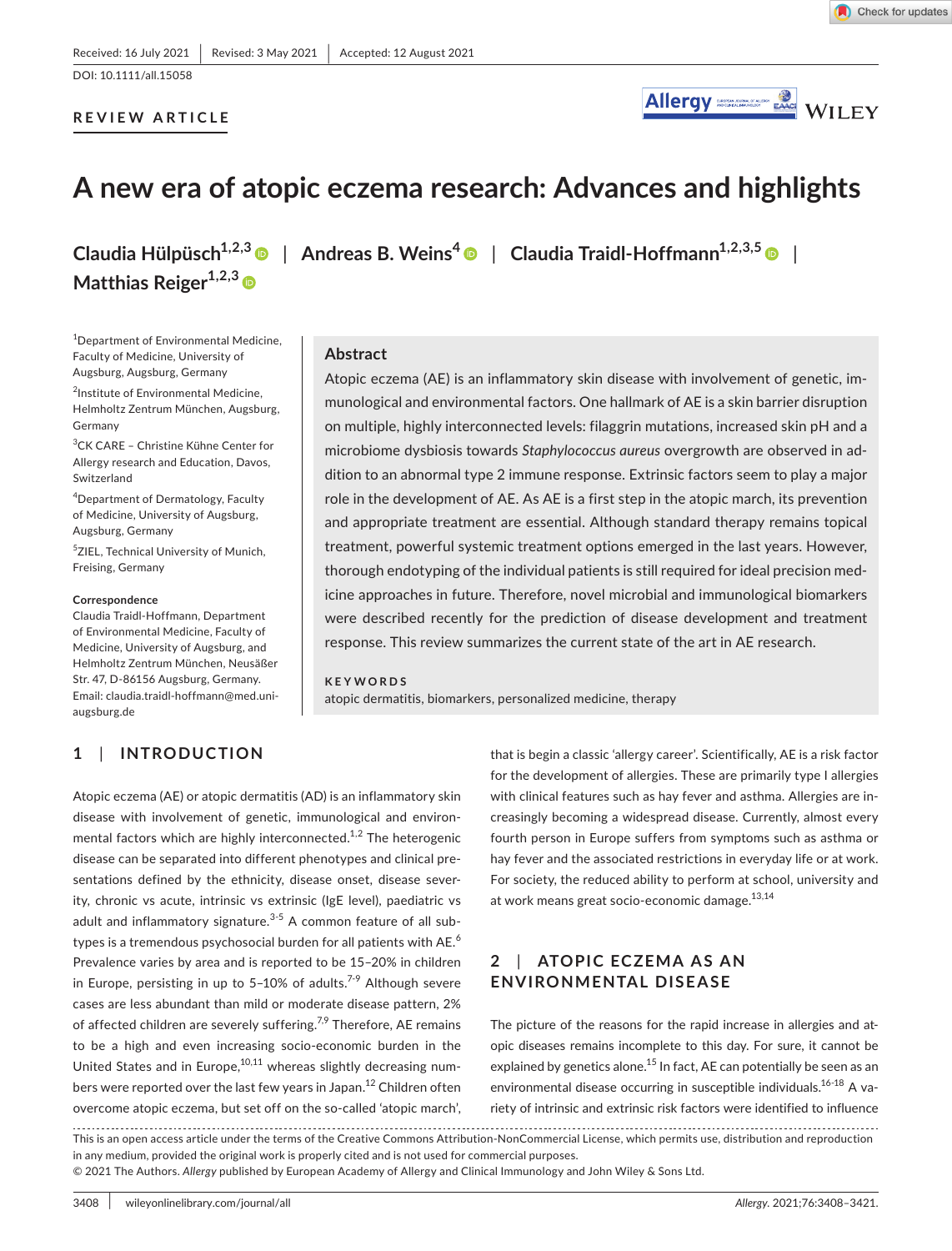AE development and exacerbation (Figure 1).<sup>19</sup> Intrinsic risk factors for AE include parental atopic history, filaggrin (FLG) mutations, polysensitization, decreased short-chain fatty acids in the gut of children, and underlying medical conditions as keratoconus.20-25 However, extrinsic factors as low microbial exposure and diversity, antibiotic exposure, urban environment, tobacco smoke exposure, stress, food and pollutants are as important for AE development.<sup>16</sup> The lower and later exposure to microbes is described by the 'hygiene' or 'old friends' hypothesis and is associated with increased allergy prevalence.<sup>26-28</sup> The relationship between host and microbes is symbiotic and bacteria shape essential biological functions such as the development of a tolerogenic immune response towards commensals.<sup>29</sup> In line, the prevalence of AE was reported to be higher in urban than in rural areas.<sup>30</sup> The hygiene theory could be supported recently in a birth cohort—siblings, infections and pet-especially dog keeping-were protective for AE. $^{28,31}$ However, contradicting results exist on the influence of dog and cat ownership on disease development.32,33 Also, caesarean section birth with lower microbial exposure could recently not be confirmed to have a higher risk for AE than vaginal delivery,  $34$  whereas very preterm birth even seems to be associated with decreased risk for AE development.<sup>20,21</sup> A deeper understanding of the complex interplay between microbes and host is still needed. $35$  Another environmental factor is the surrounding climate in a given location, a combination of temperature, and precipitation and therefore UV exposure and humidity.<sup>16</sup> Although contradicting reports exist on the influence of the single factors on AE development and exacerbation, they seem to be worth further investigation, especially in times of climate change.  $16,36$  These factors also influence sweat production, which promotes itch in AE.<sup>37</sup> Also, water hardness and detergent usage impact AE.<sup>9,38</sup> The patient's residence also determines the exposure to airborne trigger factors as aeroallergens and air pollutants which are associated with AE development and exacerbation. Especially, aeroallergens from house dust mite, pollen and pet dander caused positive patch tests and delayed cutaneous response in AE patients to a higher extent than in healthy controls.39 One major component of environmental air pollutants is Diesel exhaust particles, which triggers an itch-scratch response by binding to the aryl hydrocarbon receptor (AhR).<sup>40-42</sup> Children seem to be more vulnerable than adults to pollution as an AE exacerbation trigger.<sup>43</sup> The stress level coming from the psychosocial environment is another extrinsic factor, which is correlated with disease symptom severity and exacerbation, $^6$  leading to a vicious circle as AE is a strong psychological burden for patients.<sup>44,45</sup> In line, psychological interventions had a positive effect on AE severity in a meta-analysis and were also associated with other allergic diseases.<sup>46,47</sup>

## **3 | ATOPIC MARCH AND DISEASE PERSISTENCE**

Not in all cases of childhood AE, the disease persists to adulthood. Risk factors for persistence are predicted by disease severity and vascular endothelial growth factor (VEGF) serum levels at three years $^4$  as well as by early-onset and high IL-13 levels.<sup>48,49</sup> Furthermore, the risk

#### **Milestones**

- Environmental risk factors are important in AE development
- Recognition of the complex interplay between environment and host-microbe
- Discovery of biomarkers as TARC and the microbiome for AE progression
- Biologics strongly improve symptom severity
- Recognition of the disease diversity is reflected in the variety of novel therapy targets

#### **Outlook**

- Targeting *S*. *aureus* or its communication system as leverage point for local AE treatment
- *S. aureus* vaccines could improve the patient situation
- Efficacy of AE prevention, for example with emollients and pre- and probiotics is still controversial but could be an essential tool to stop the atopic march
- Investigation of active modulation of the skin barrier (eg pH) and the immune system (eg Vitamin D3, sport, food) should be in focus
- Time frame and trigger factors for AE development must be further investigated

to develop allergic rhinitis—especially in untreated  $AE^{49}$ — or adultonset asthma is significantly higher in patients with allergic diseases and AE.<sup>50</sup> Therefore, AE is claimed to be the first step of the so-called atopic march.<sup>51</sup> Underlying skin barrier defects in AE facilitate the penetration of allergens and irritants and can thereby lead to food allergy, allergic rhinitis, and/or allergic asthma.<sup>13</sup> A signature of eight genes (CLC, EMR4P, IL5RA, FRRS1, HRH4, SLC29A1, SIGLEC8 and IL1RL1) identifies multimorbidity for asthma, rhinitis and AE, suggesting that multimorbidity is mechanistically different to single allergic diseases.52 The fact that AE itself is a risk factor for the development of allergies also means that the treatment of this chronic inflammatory skin disease can be a prevention of other atopic diseases.

### **4**  | **BA SIC MECHANISMS AND POTENTIAL TARGETS**

#### **4.1**  | **Disturbed skin barrier (FLG, pH, microbiome)**

The skin barrier in AE is disturbed on multiple levels, including physical, chemical, immunological, neurologic and microbial components.1

Martin et al. recently summarized genetic risk factors for AE, many of them belonging to extracellular matrix components and its modulators (eg FLG, COL5A3, COL6A6 and MMP9, TMEM79).<sup>53,54</sup> A variety of AE mice models are used to investigate skin barrier defects, among them FLG flaky tail (ft)/ft mice,<sup>55</sup> Hrnr-/− mice<sup>56</sup> and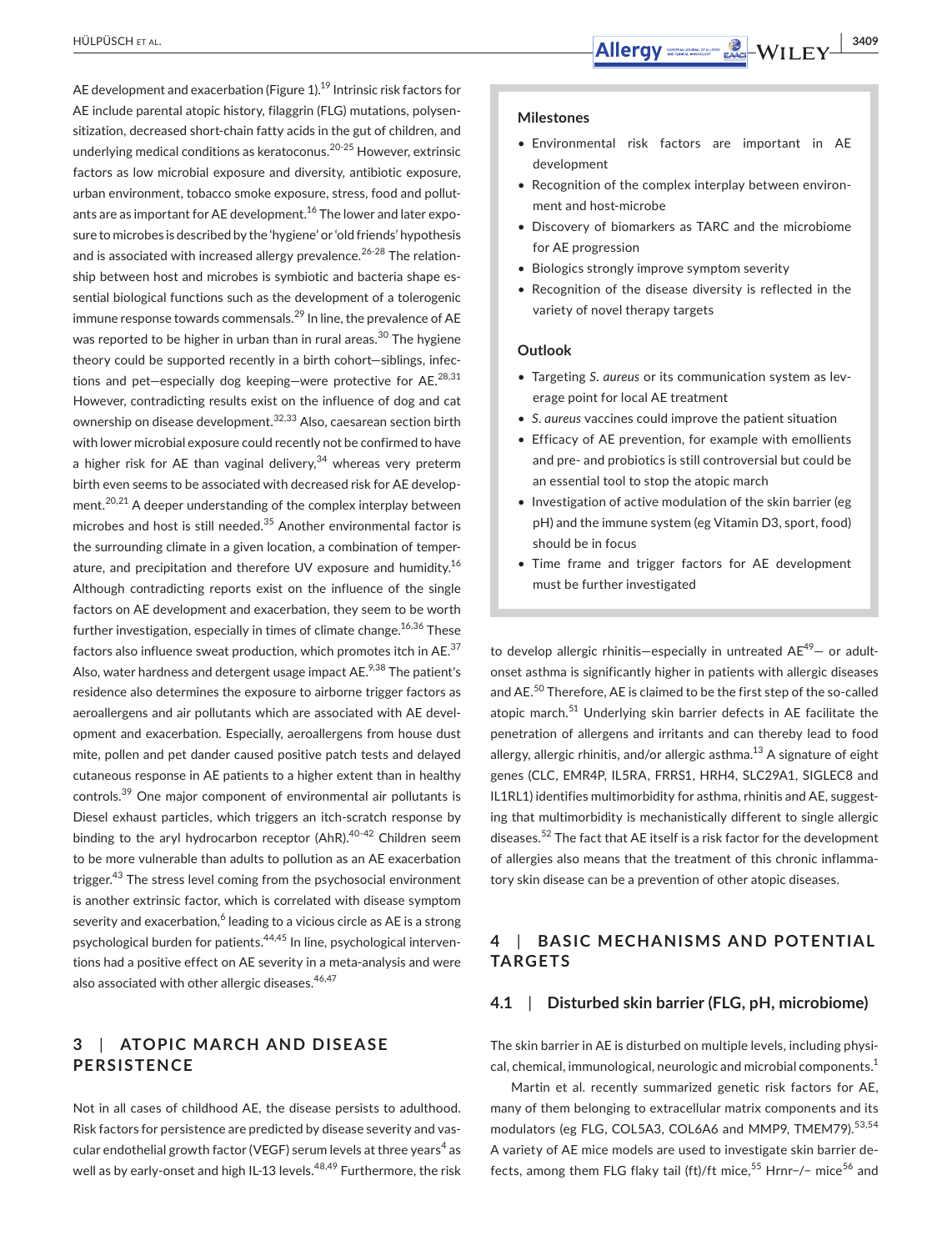

**FIGURE 1** Risk and protective factor for atopic dermatitis. Known extrinsic risk factors (red) and protective factors (blue) for atopic dermatitis are summarized in this figure

TMEM79−/− mice.<sup>54</sup> One major genetic predisposition for the development of AE are loss-of-function mutations in the skin barrier gene filaggrin.57 Degradation products of histidine-rich filaggrin support the healthy skin barrier as natural moisturizing factors (NMF) and simultaneously maintain an acidic skin pH.<sup>58</sup> The skin pH in AE and especially AE lesions was reported to be increased.<sup>59</sup> In line, an acidic skin pH is associated with low scaling and high hydration, whereas alkaline skin pH is associated with skin barrier dysfunction and decreased stratum corneum integrity.<sup>60,61</sup> Alkalization of the skin pH directly modulates the activity of the stratum corneum located serine protease kallikrein 5 (KLK5) which has the ability to degrade cell junction proteins, leading to barrier dysfunction and itch.<sup>62</sup> Recently, exogenic mutations in the KLK5 inhibitor Lympho-epithelial Kazaltype-related inhibitor (LEKTI) were associated with AE, supporting the importance of protease activity in the disease. $63$  Furthermore, the lipid composition of the skin is abnormal in AE. Changes in ceramides and free fatty acids were reported, the latter correlating with the skin microbiome composition.<sup>64,65</sup>

A skin microbiome dysbiosis towards *Staphylococcus aureus* and decreased microbial diversity is another hallmark of AE.<sup>66</sup> The intrinsic and extrinsic factors shaping the skin microbiome are complex and yet poorly understood.<sup>35</sup> However, several factors relevant in AE are known to influence the microbiome. The acidic skin pH of healthy skin for example limits the growth of harmful skin bacteria as *S*. *aureus* and enhances the growth of the commensal *S*. *epidermidis*. 67,68 Genetics also shape the skin microbiome as recently shown in a mouse model: wild-type and Flg ft/ft mice significantly differed in the skin microbiome composition, revealing less diversity with an increased staphylococci colonization.<sup>55</sup> In this study, AE did not develop under germ-free conditions but was dependent on microbial colonization and subsequent IL-1beta induction.<sup>55</sup> Both alpha-diversity and *S*. *aureus* abundance correlate with disease severity. However, this association seems to depend on the skin site and could be shown for the thigh but not the back of AE patients in a recent study.69 Not only the presence of *S*. *aureus* but also capability of *S*. *aureus* strains to produce biofilm and toxins is associated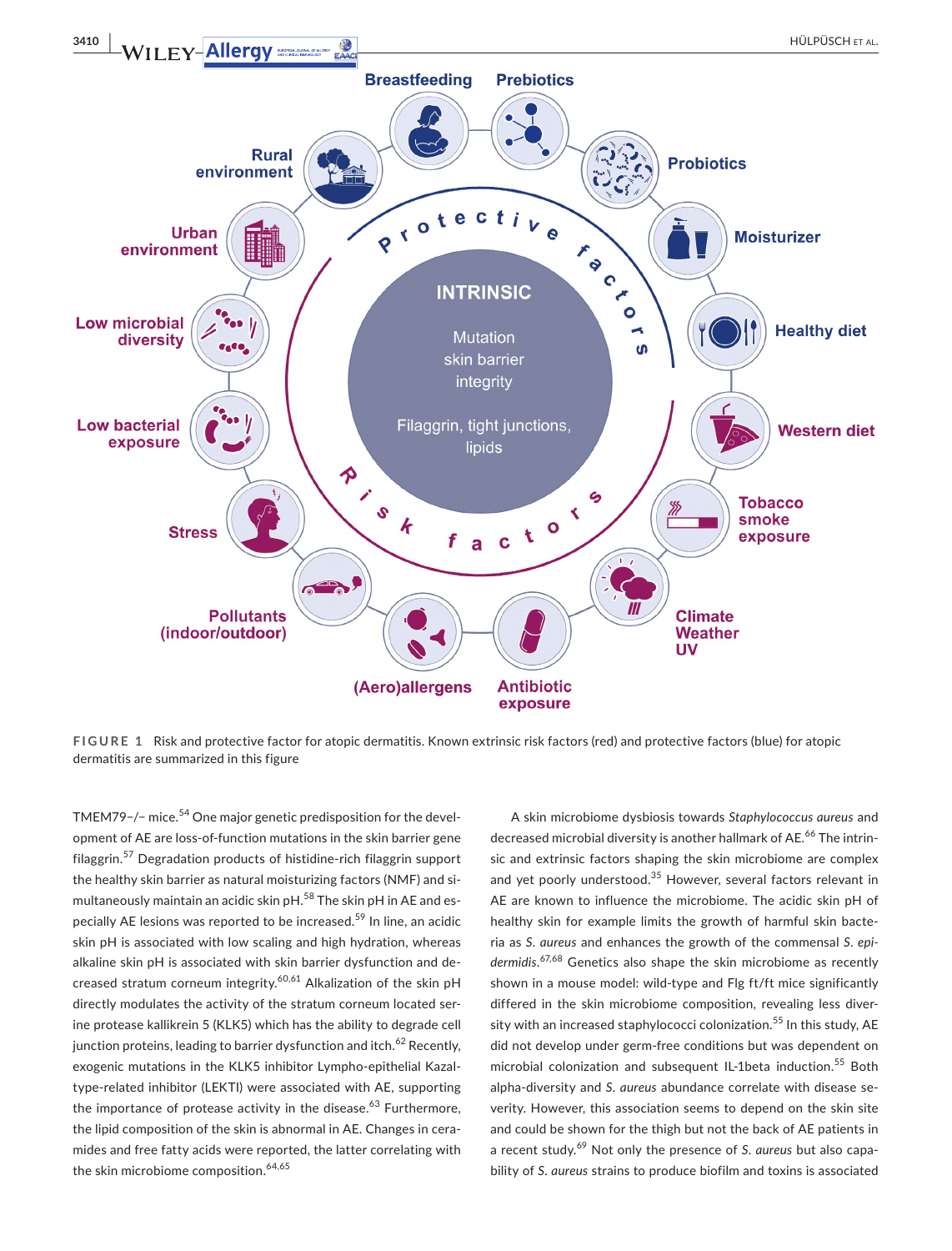

**FIGURE 2** Leverage points for (future) atopic dermatitis therapies. In atopic dermatitis, the skin barrier is disturbed on multiple levels and could be used for atopic dermatitis treatments in future. AMP, Antimicrobial peptides; IL, Interleukin; miRNA, micro RNA; NMF, Natural moisturizing Factors; Th2, T-helper 2 TLR, Toll-like receptor

with AE severity.<sup>66,70,71</sup> S. *aureus* activates the immune system in AE among others by the expression of proteases, toxins, superantigens and other virulence factors<sup>66,72</sup> (Figure 2). Interestingly, cigarette smoke redirects *S*. *aureus* towards virulence factor associated with persisting infection and could therefore explain the avoidable risk factor of tobacco smoke for  $AE$ .  $25,73$  The virulence factors trigger a vicious cycle in AE. The stimulation of the immune system shapes the inflammatory environment, the expression of IL-31 causes itch and the resulting scratching further damages the skin barrier. The complex interaction between *S*. *aureus* and the innate and adaptive immune system has been nicely summarized by Yoshikawa et al 2019.<sup>66</sup>

In the context of itch and scratch response, sensory neurons are important.<sup>74</sup> However, the nervous system is not only responsible for pruritus, but also modulates the immune response in AE.<sup>75</sup>

#### **4.2**  | **Immune system**

The disturbed skin barrier in AE facilitates the entrance of allergens which are presented by antigen-presenting cells in the lymph nodes to naïve T cells, which in the presence of, for example, thymic stromal lymphopoietin (TSLP) differentiate into allergen-specific T-helper cells. These cells release IL-4, IL-13 and IL-5—a major hallmark in AE—which lead to even stronger epithelial skin barrier disruption by downregulation of filaggrin and claudins and recruitment of eosinophils.<sup>76-79</sup> Recently, vitamin D3 was found to directly influence skin dendritic cells to drive Th2 response independently of thymic stromal lymphopoietin.<sup>80</sup> Basophils were identified as one of the main producer of IL-4 identified in mice and are consequently a potential therapeutic target. $81$  In turn, in vitro stimulation of eosinophils with IL-4 and IL-13 lead to an overexpression of the histaminereceptor H4R whose antagonists are already in clinical trials for

AE.82-84 Eosinophils, mast cells, dermal dendritic cells, natural killer cells and macrophages were found in significantly higher numbers in biopsies from lesional AE skin.<sup>85</sup>

The innate immune system of the skin consisting of biochemical and cellular components is the first line of defence and senses and regulates the skin microbiome. $2,86$  Multiple mutations in the innate immune system pathways (eg ADAM33, MIF, MMP9, ORM2, RETN and TLR2), $53$  as well as a lack of antimicrobial peptides (AMPs) were reported in the context of AE. The AMPs LL-37, human beta-defensin-2 (hBD-2) and hBD-3 are downregulated in AE skin lesions compared to psoriasis lesions. $87,88$  A deficiency of antimicrobial peptides in the sweat of AE patients correlates with an impaired innate defence in AE.<sup>89</sup> Interestingly, AMPs are not only produced by the skin itself, but also by microbes.<sup>90</sup> Not only AMPs but also pattern recognition receptors like Toll-like receptors (TLRs) reveal polymorphisms and aberrant expressions in AE, among them TLR2, which is capable of sensing Gram-positive staphylococci as *S. aureus* and TLR9.<sup>91,92</sup> Interestingly, TLR2, which has been associated with severe forms of AE, can both lead to amplification of cutaneous inflammation and severe immunosuppression in combination with TLR6.93 *S*. *aureus* strains of AE patients but not laboratory strains were reported to accumulate in keratinocytes and induce IL-1alpha via TLR9, $94$  further exacerbating the inflammation. It has been shown that different staphylococcal antigens cause individual response on the specific IgG and IgA production, $95$  but also interactions between IgE and staphylococcal antigens like SEA, SEB or fibronectin have been reported to play a role in disease development by activating specific IgE- and T cell– mediated immune responses. $96,97$  In addition, it is also known that *S*. *aureus* can evade the T cell–mediated response at different steps and evades immunological memory which may have implications on vaccine development.<sup>98</sup>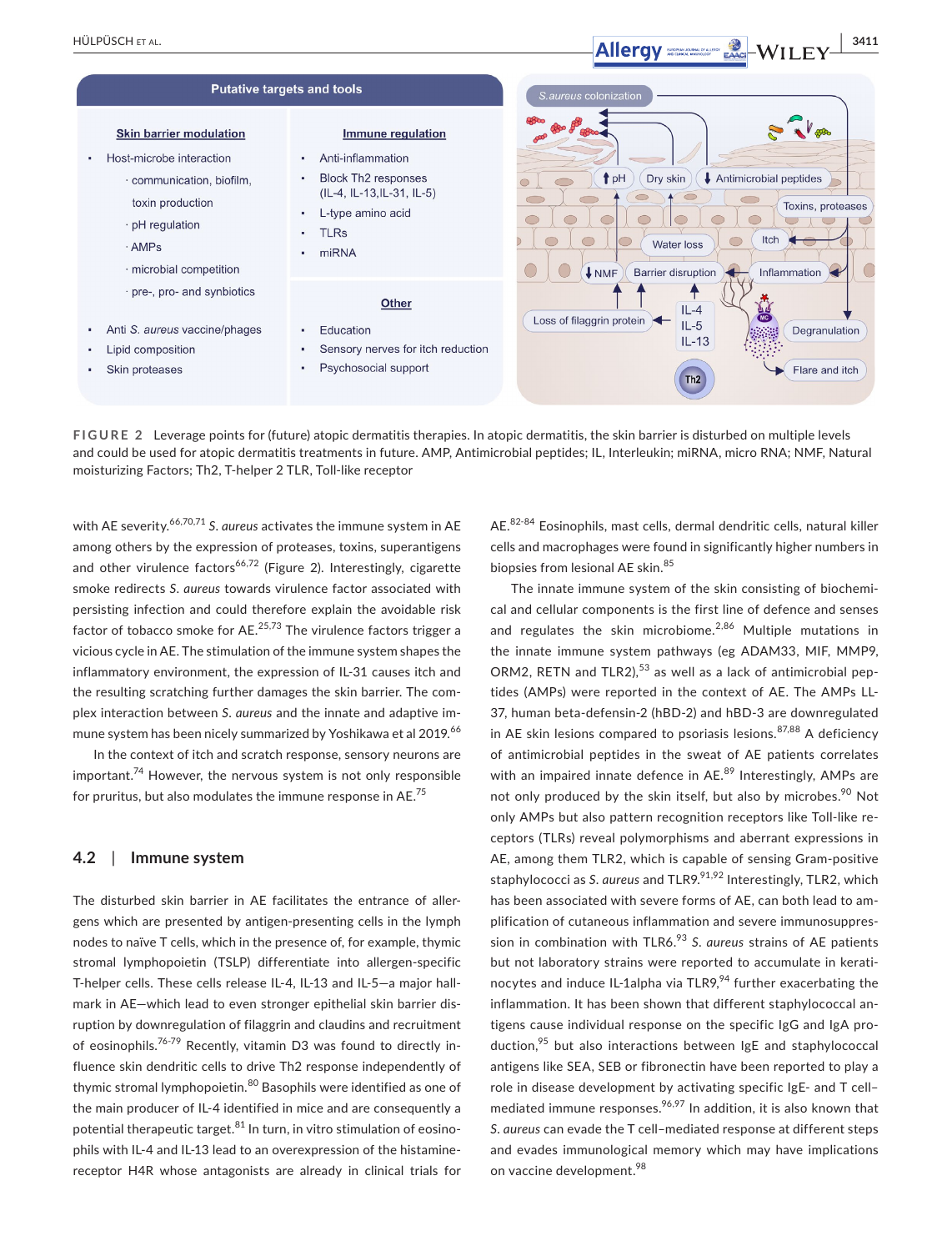| recommendation<br>Guideline                              | No statement                                                                                                               | Not recommended                                                                   | treatment options<br>drop-out of other<br>and severe cases<br>May be considered<br>as off-label use<br>for refractory<br>exhaustion or<br>ciclosporin)<br>of AD after<br>(dupilumab, | Not yet                                                                                                                                   | May be considered for<br>children (off-label),<br>term treatment in<br>short to medium-<br>and adults with<br>refractory and<br>adolescents<br>severe AD |
|----------------------------------------------------------|----------------------------------------------------------------------------------------------------------------------------|-----------------------------------------------------------------------------------|--------------------------------------------------------------------------------------------------------------------------------------------------------------------------------------|-------------------------------------------------------------------------------------------------------------------------------------------|----------------------------------------------------------------------------------------------------------------------------------------------------------|
| Comment                                                  |                                                                                                                            | Behcet's disease<br>Already approved<br>for psoriasis,<br>psoriasis<br>arthritis, | immune diseases<br>Disease-modifying<br>drug in auto-                                                                                                                                | for rheumatoid<br>Already approved<br>arthritis                                                                                           | prevention of<br>host disease,<br>graft-versus-<br>rejection of<br>transplants<br>Prevention of                                                          |
| treatment-emergent<br>Common reported<br>adverse effects | thrombocytopenia<br>Pneumonia, eczema<br>gastrointestinal<br>herpes simplex<br>herpeticatum,<br>complaints,<br>infections, | Cellulitis                                                                        | adverse effects,<br>gastrointestinal<br>Myelosuppression,<br>hepatotoxicity,<br>infections,<br>headache                                                                              | respiratory tract<br>levels, headache<br>phosphokinase<br>Nasopharyngitis /<br>inflammation,<br>polyps, upper<br>of creatine<br>elevation | upper respiratory<br>adverse effects,<br>gastrointestinal<br>hypertrichosis,<br>tract infection<br>hypertension,<br>Nephrotoxicity,<br>headache,         |
| Age                                                      | >12 years,<br>adults                                                                                                       | Adults                                                                            | >16 years,<br>adults                                                                                                                                                                 | Adults                                                                                                                                    | adults<br>>7 years,                                                                                                                                      |
| Treatment<br>duration                                    | 12 weeks                                                                                                                   | 12 weeks                                                                          | - 5 years<br>12 weeks                                                                                                                                                                | 16 weeks                                                                                                                                  | 6-52 weeks                                                                                                                                               |
| Efficacy to placebo                                      | Superior to placebo<br>(EASI,IGA)                                                                                          | Superior to placebo<br>(EASI, DLQI)                                               | (SASSAD, pruritus/<br>sleep disturbance<br>VAS, DLQI)<br>Superior to placebo                                                                                                         | placebo (EASI,<br>SCORAD,IGA; DLQI,<br>POEM, NRS itch)<br>Superior to                                                                     | (EDI, pruritus/sleep<br>loss VAS, SASSAD,<br>UKSIP)<br>Superior to placebo in<br>nonvalidated and<br>validated scores                                    |
| Stage                                                    | Unapproved, 2<br>RCT                                                                                                       | Unapproved, 1<br><b>RCT</b>                                                       | Unapproved, 3<br><b>RCT</b>                                                                                                                                                          | Approved                                                                                                                                  | Approved                                                                                                                                                 |
| Target/mode of<br>action                                 | JAK-1 Inhibition                                                                                                           | PDE-4-Inhibition                                                                  | Inhibition of purine<br>synthesis                                                                                                                                                    | JAK-2-Inhibition<br>$JAK-1/$                                                                                                              | Inhibition<br>Calcineurin-                                                                                                                               |
| Systemic treatment                                       | Abrocitinib                                                                                                                | Apremilast                                                                        | Azathioprine                                                                                                                                                                         | Barictinib                                                                                                                                | Cyclosporine A                                                                                                                                           |

TABLE 1 Currently available and upcoming treatment options **TABLE 1** Currently available and upcoming treatment options

(Continues)

(Continues)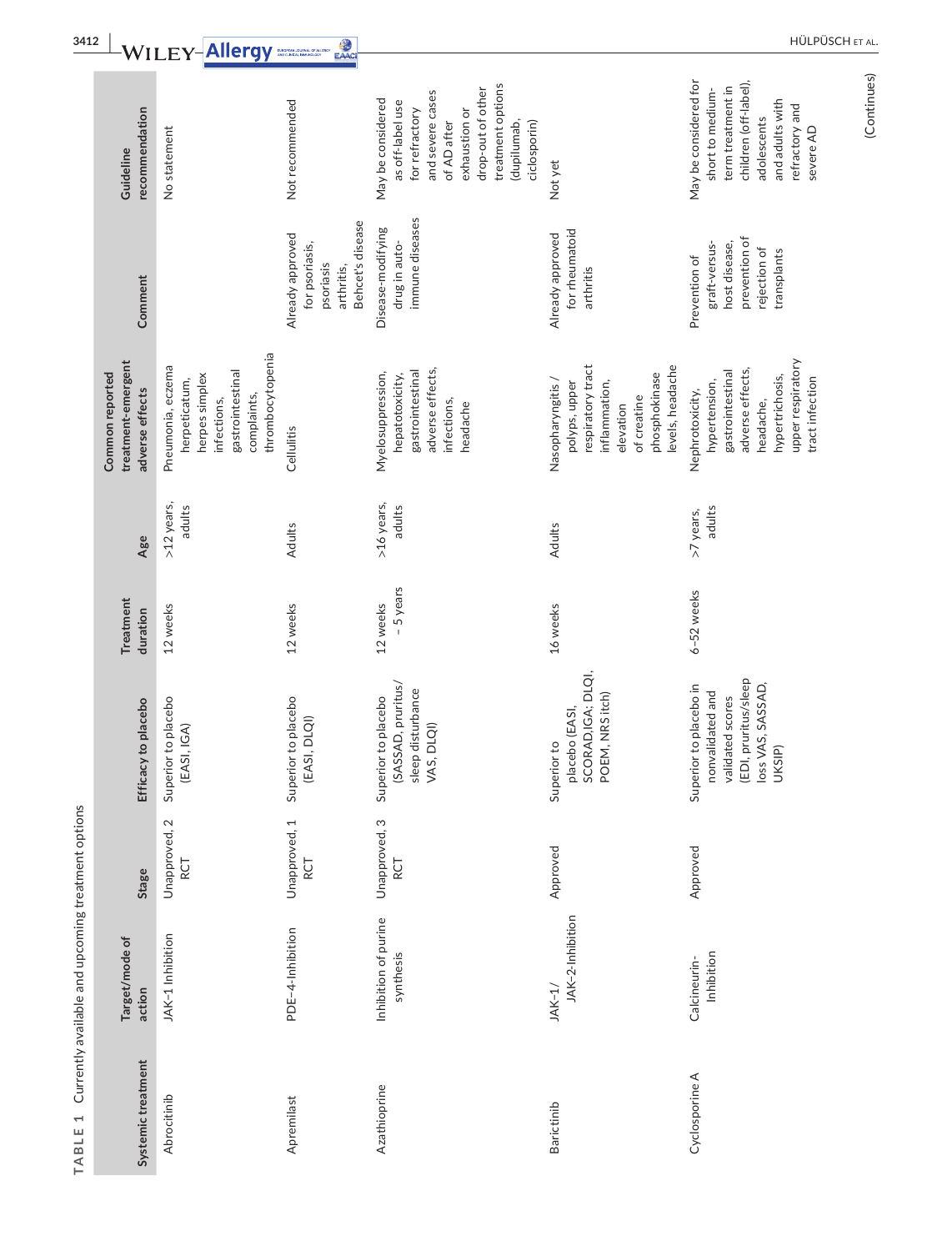|                                                  | HÜLPÜSCH ET AL.                                          |                                                                                                                                        |                                                                                                                                              |                                                      |                                                                                                          | Allergy                                                                                                          | EAACI                                                    |                                                                                                           | 3413        |
|--------------------------------------------------|----------------------------------------------------------|----------------------------------------------------------------------------------------------------------------------------------------|----------------------------------------------------------------------------------------------------------------------------------------------|------------------------------------------------------|----------------------------------------------------------------------------------------------------------|------------------------------------------------------------------------------------------------------------------|----------------------------------------------------------|-----------------------------------------------------------------------------------------------------------|-------------|
|                                                  | recommendation<br>Guideline                              | paediatric or adult<br>in severe cases of<br>adverse effects<br>term treatment<br>only for short<br>Due to long term<br>$\overline{4}$ | May be recommended<br>(>6 years) / adults<br>with chronic and<br>and moderate to<br>severe / chronic<br>for children<br>severe AD            | No statement                                         |                                                                                                          | chronic and severe<br>May be considered as<br>a off-label use for<br>cases of AD.                                | No statement                                             | Not recommended                                                                                           | (Continues) |
|                                                  | Comment                                                  | Allergic reactions<br>among others                                                                                                     | asthma, chronic<br>nasal polyposis<br>Also approved for<br>sinusitis with                                                                    |                                                      | Approved for severe<br>with polyangiitis<br>granulomatosis<br>eosinophilic<br>eosinophilic<br>asthma and | Disease-modifying<br>chemotherapy<br>auto-immune<br>diseases,<br>drug in                                         |                                                          | chronic urticaria,<br>Approved for<br>asthma                                                              |             |
|                                                  | treatment-emergent<br>Common reported<br>adverse effects | Exacerbations of<br>eczema                                                                                                             | Conjunctivitis, injection<br>headache, herpes<br>upper respiratory<br>simplex infection<br>nasopharyngitis,<br>site reactions,<br>infection, | dependent TEAE<br>No serious or dose-                | Not reported                                                                                             | gastrointestinal side<br>effects<br>Hepatitis,                                                                   | Nasopharyngitis, upper<br>respiratory tract<br>infection | exacerbation of<br>nausea, allergic<br>Abdominal pain,<br>reactions,<br>eczema                            |             |
|                                                  | Age                                                      | adults<br>Children,                                                                                                                    | adults<br>Children,                                                                                                                          | Adults                                               | Adults                                                                                                   | adults<br>Children,                                                                                              | Adults                                                   | adults<br>Children,                                                                                       |             |
|                                                  | Treatment<br>duration                                    | 4-52 weeks                                                                                                                             | 4-76 weeks                                                                                                                                   | 12-16 weeks                                          | 4 weeks                                                                                                  | - 5 years<br>12 weeks                                                                                            | 24-64 weeks                                              | $16-24$ weeks                                                                                             |             |
|                                                  | Efficacy to placebo                                      | nonvalidated scores,<br>Superior to placebo in                                                                                         | itch, POEM, DLQI,<br>Superior to placebo<br>(EASI, IGA, NRS<br>GISS,<br>QoLIAD)<br>cDLQI,                                                    | Superior to placebo<br>(GA)<br>(EASI, I              | Not superior to placebo<br>(SCORAD, VAS<br>pruritus)                                                     | placebo; superior<br>to azathioprine<br>comparison to<br>cyclosporine<br>(SCORAD),<br>(SCORAD)<br>No trials with | (EASI, IGA, NRS)<br>Superior to placebo                  | superiority (EASI,<br>SCORAD, DLQI);<br>(EASI, SCORAD,<br>non-superiority<br>Conflicting results:<br>IGA) |             |
|                                                  | <b>Stage</b>                                             | Unapproved,<br>85 RCT                                                                                                                  | Approved                                                                                                                                     | Unapproved                                           | Unapproved, 1<br>RCT                                                                                     | Unapproved, 3<br>RCT                                                                                             | Unapproved, 2<br>5<br>S                                  | Unapproved, 2<br>RCT                                                                                      |             |
|                                                  | Target/mode of<br>action                                 | glucocorticoid<br>non-genomic)<br>(genomic,<br>receptor<br>with the<br>Interaction                                                     | IL-13-signalling<br>blockade<br>Inhibition of<br>IL-4Ra:<br>of $IL-4/$                                                                       | IL-13 signalling<br>Binding of IL-13:<br>Blockade of | IL-5-Inhibition                                                                                          | inhibition of<br>thymidylate<br>Antimetabolite<br>DNA, RNA,<br>and protein<br>(antifolate):<br>synthesis         | receptor-alpha-<br>Binding of IL-31-<br>unit             | Depletion of IgE                                                                                          |             |
| (Continued)<br>$\overline{\phantom{0}}$<br>TABLE | Systemic treatment                                       | beclomethasone,<br>(prednisolone,<br>Corticosteroids<br>flunisolide)                                                                   | Dupilumab                                                                                                                                    | Lebrikizumab                                         | Mepolizumab                                                                                              | Methotrexate                                                                                                     | Nemolizumab                                              | Omalizumab                                                                                                |             |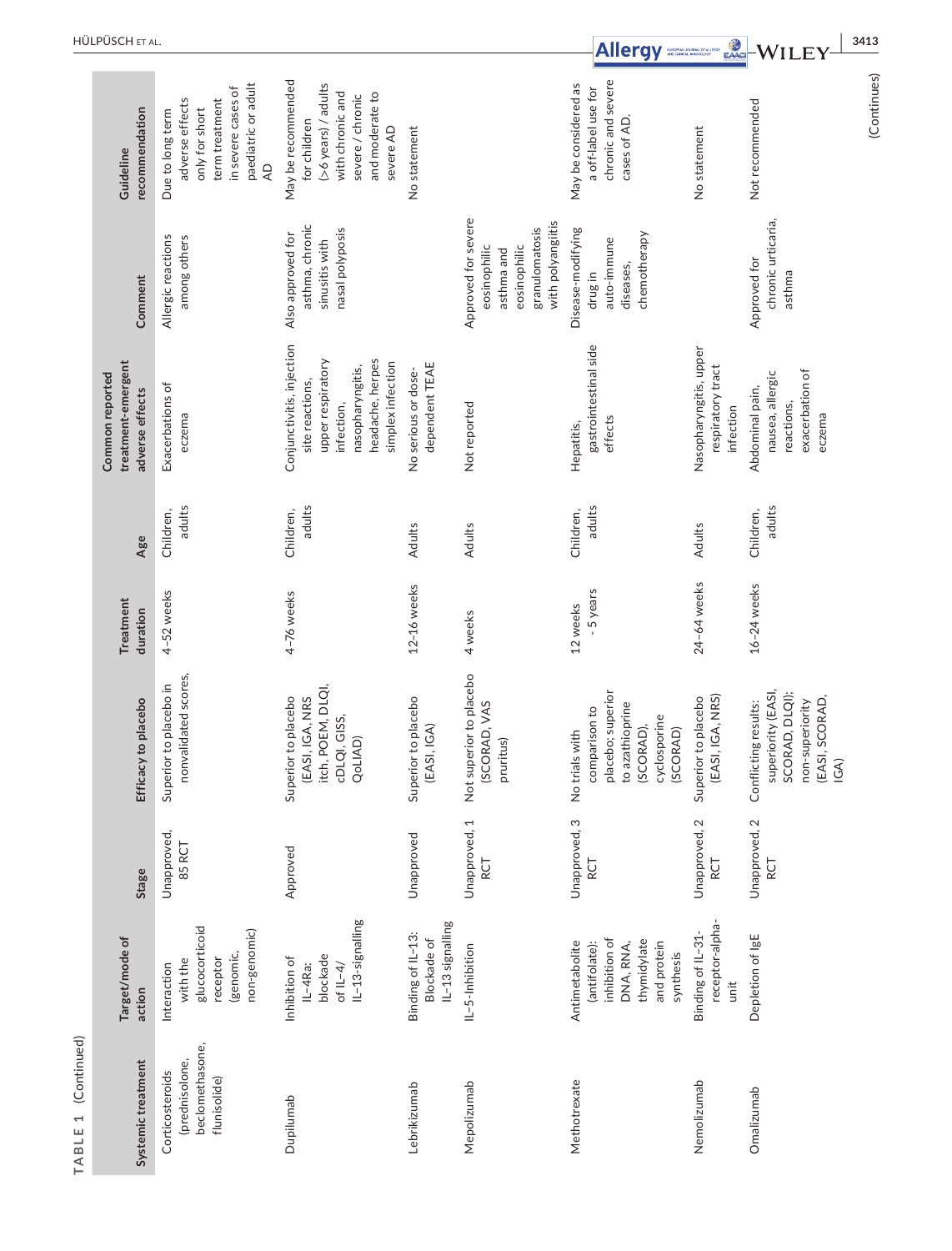| recommendation<br>Guideline                              | No statement                                                           | No statement                                                                                                         | arthritis or chronic<br>AD with psoriasis,<br>psoriasis arthritis,<br>ustekinumab may<br>coincidence of<br>bowel disease<br>be considered<br>inflammatory<br>Treatment with<br>rheumatoid<br>in cases of | No statement                                                                             | No statement                                 |                                                                                                                                                                                                                                                                                                                                                                                                                                                                                                                                                                                          |
|----------------------------------------------------------|------------------------------------------------------------------------|----------------------------------------------------------------------------------------------------------------------|----------------------------------------------------------------------------------------------------------------------------------------------------------------------------------------------------------|------------------------------------------------------------------------------------------|----------------------------------------------|------------------------------------------------------------------------------------------------------------------------------------------------------------------------------------------------------------------------------------------------------------------------------------------------------------------------------------------------------------------------------------------------------------------------------------------------------------------------------------------------------------------------------------------------------------------------------------------|
| Comment                                                  |                                                                        | rheumatoid<br>Approved for<br>arthritis                                                                              | ulcerative colitis<br>Crohn's disease,<br>Approved for<br>psoriasis,<br>psoriasis<br>arthritis,                                                                                                          | Suitable as a steroid-<br>but questionable<br>sparing agent,<br>effectiveness<br>$cost-$ |                                              |                                                                                                                                                                                                                                                                                                                                                                                                                                                                                                                                                                                          |
| treatment-emergent<br>Common reported<br>adverse effects | respiratory tract<br>Headache, upper<br>infection                      | exacerbation of AD,<br>acne, arrhythmia,<br>tract infection,<br>dental disease,<br>Upper respiratory<br>appendicitis | dermatitis, eczema<br>herpeticatum<br>Nasopharyngitis,<br>contact                                                                                                                                        | stinging/burning/<br>Application site<br>pain                                            | Studies for children are<br>underway         | Abbreviations: SASSAD, Six area; six sign atopic dermatitis; EASI, Eczema Area and Severity Index; IGA, Investigator Global Assessment; ISGA, Investigator's Static Global Assessment; (c)DLQI, (Children's)<br>Dermatology Life Qualitiy Index; VAS, Visual Analogue Scale; SCORAD, SCOring Atopic Dermatitis; NRS, Numeric Rating Scale; EDI, Eczema Disability Index; POEM, Patient Oriented Eczema Measure;<br>GISS, Global Individual Sign Score; QoLIAD, Quality of Life Index for Atopic Dermatitis; ADIS, Atopic Dermatitis Itch Scale; TEAE, Treatment-Emergent Adverse Events. |
| Age                                                      | Adults                                                                 | Adults                                                                                                               | Adults                                                                                                                                                                                                   | adults<br>>2 years,                                                                      | Adults                                       |                                                                                                                                                                                                                                                                                                                                                                                                                                                                                                                                                                                          |
| Treatment<br>duration                                    | 12 weeks                                                               | 16 weeks                                                                                                             | 12-24 weeks                                                                                                                                                                                              | 4 weeks                                                                                  | 4 weeks                                      |                                                                                                                                                                                                                                                                                                                                                                                                                                                                                                                                                                                          |
| Efficacy to placebo                                      | Superior to placebo<br>(EASI)                                          | Superior to placebo<br>(EASI, SCORAD,<br>NRS itch)                                                                   | SCORAD, DLQI,<br>Non-superiority to<br>placebo (EASI,<br>ADIS)                                                                                                                                           | Superior to vehicle<br>(ISSA)                                                            | (EASI, IGA, NRS itch)<br>Superior to vehicle | Note: Data are showing topical and systemic treatment options adapted from previous literature. <sup>117,135-138</sup>                                                                                                                                                                                                                                                                                                                                                                                                                                                                   |
| Stage                                                    | Unapproved, 3<br>RCT                                                   | Unapproved, 1<br>RCT<br>X                                                                                            | Unapproved, 2<br>RCT                                                                                                                                                                                     | Approved (US)                                                                            | Unapproved                                   |                                                                                                                                                                                                                                                                                                                                                                                                                                                                                                                                                                                          |
| Target/mode of<br>action                                 | IL-13 signalling<br>and regulation<br>Binding of IL-13:<br>Blockade of | JAK-1-Inhibition                                                                                                     | $11 - 12 - 11 - 23p40$<br>antagonist                                                                                                                                                                     | PDE4B Inhibition                                                                         | JAK-2-Inhibition<br>$JAK-1/$                 |                                                                                                                                                                                                                                                                                                                                                                                                                                                                                                                                                                                          |
| Systemic treatment                                       | Tralokinumab                                                           | Upadacitinib                                                                                                         | Ustekinumab                                                                                                                                                                                              | Topical treatment<br>Crisaborole                                                         | Ruxolitinib                                  |                                                                                                                                                                                                                                                                                                                                                                                                                                                                                                                                                                                          |

**TABLE 1** (Continued)

TABLE 1 (Continued)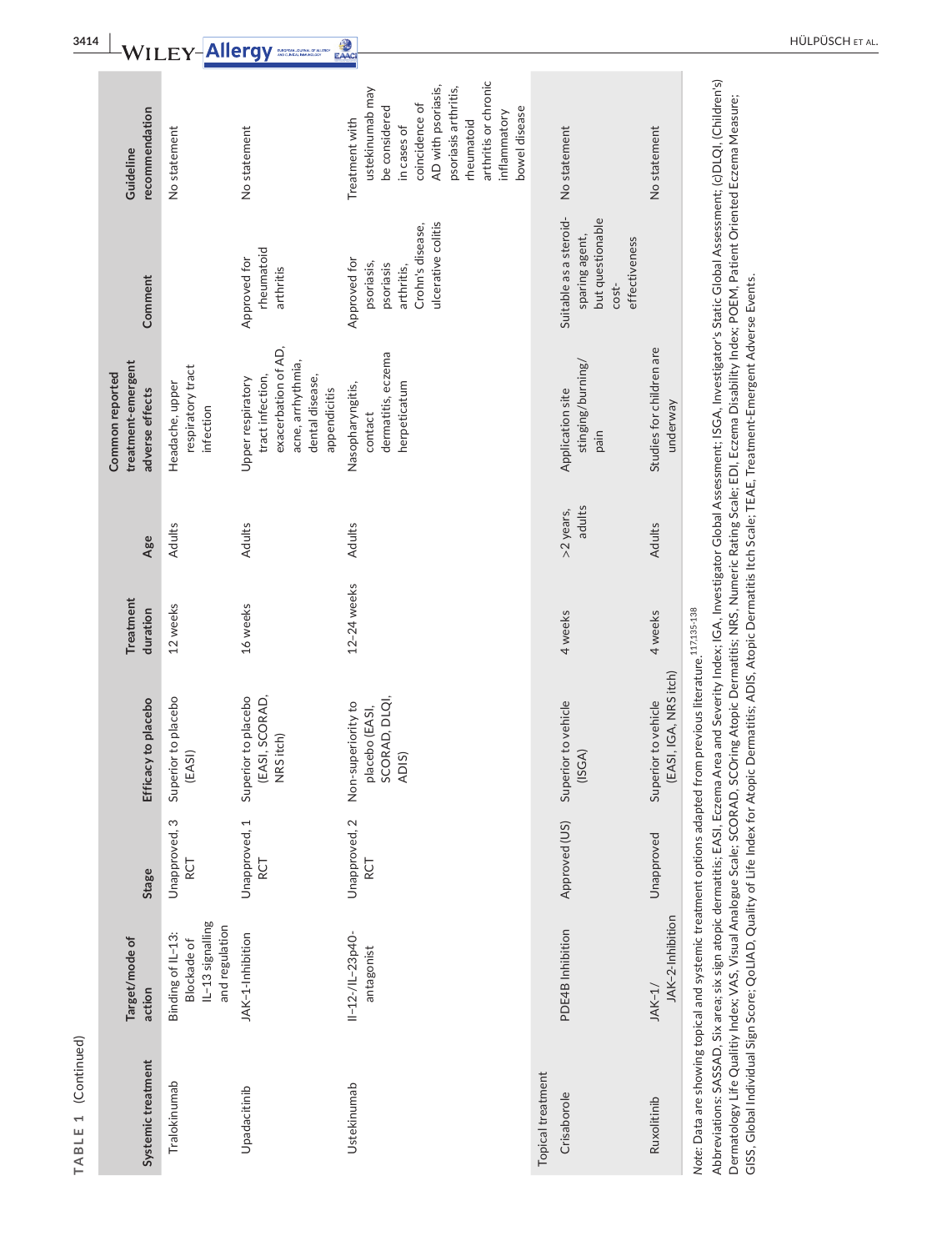# **5**  | **DIAGNOSIS AND CLINIC AL ASSESSMENT OF SEVERITY**

The American Academy of Dermatology (AAD) developed consensus criteria for clinicians for the diagnosis of AE especially in young children consisting of three sub-categories of essential, important and associated features.<sup>99</sup> Novel biomarkers to distinguish early in life between AE and hyper IgE syndrome (HIES) were recently reported, specifically, an upregulation of CXCL10 and TNF-α and a downregulation of EGF for HIES compared to AE patients.<sup>100</sup> AE severity (from mild to severe) can be elucidated by validated scores like Scoring atopic dermatitis (SCORAD) or Eczema Area and Severity Index (EASI) which are useful for clinical trials.101 For daily assessment of treatment success, the novel and quick to fill atopic dermatitis score 7 (ADS7) has been proposed, which considers lesions and discomfort as itch and quality of life.<sup>102</sup>

### **6**  | **BIOMARKERS FOR DISEASE SEVERITY**

Multiple factors have been described to correlate with AE severity. Measurement of NMFs via Raman spectroscopy has been shown to be a reliable clinical marker for AE and can be used when deciding for treatment.<sup>103</sup> To objectively measure skin integrity, electrical impedance spectroscopy (EIS) measurements can be performed.<sup>104</sup> EIS measurements could be used to distinguish between healthy, AE non-lesional and lesional skin, correlated positively with disease severity, and correlated inversely with biomarkers associated with inflammation, making it a more reliable and sensitive tool for in vivo barrier disruption detection than transepidermal waterloss (TEWL) measurements.105 Also, the microbiome can be used as a marker for disease severity, assess risk-prone state of skin, and predict treatment response in children across human populations.<sup>106</sup> Among them are bacterial factors as *S*. *aureus* abundance, which has been correlated with disease severity, but also as a biomarker for disease worsening.<sup>67,107</sup> However, before the skin microbiome can be widely used as clinical biomarker, a standardized method would be required for microbiome analysis.<sup>108</sup> Also immunological factors are associated with disease severity, for example thymus and activation-regulated chemokine (TARC) detected in dried blood spots.<sup>109</sup> A biomarker signature (p-EASI) based on multiple immunological biomarkers reliably predicts disease severity.<sup>110,111</sup> Local, non-invasive sampling of the skin would be well-tolerated and allows a thorough analysis of the complex interplay of the skin barrier, the immune system and microbes in vivo. Allergy-associated genes and gene-variants are now listed in the database *AllergyGenDB* which thus can be used for hypothesis generation in research.<sup>112</sup> Thorough endotyping of AE patients would be very efficient and cost-effective for treatment.<sup>113</sup> One possible method would be tape stripping, which successfully revealed multiple AE markers in a current study.<sup>114</sup> Biomarkers are essential for diagnosis and personalized and tailored therapy, especially in a multifaceted disease as AE.<sup>115</sup>

### **7**  | **THERAPY**

AE therapy has undergone a true revolution in recent years. We are on the way to being spoilt for choice in deciding which systemic therapy to use. What remains to be seen, however, is which subtype of AE will respond to which new targeted drug. Tailored treatment strategy in AE depends on the individual patients' age, history and disease severity, evaluated by assessing both objective and subjective factors.<sup>116,117</sup> Interestingly, unique T-cell subsets and cytokine patterns in paediatric compared to adult AE patients urge for agespecific therapies.<sup>116,118</sup> Considering the multidimensional nature of AE, effective disease management incorporates different pillars of treatment. Besides basic skin care and individual pharmacological approaches, patient education and self-management strategies that address social and environmental factors have to be included—not only to optimize individual outcomes, but also to reduce unnecessary costs associated with the management of AE.<sup>119</sup> The knowledge and therapy options expand rapidly in AE and the current standards for diagnosis and therapy are nicely summarized by Wollenberg et al.120 Interestingly, a recent study has shown that patients selfreported disease severity seems to be correlated with treatment satisfaction of AE patients.<sup>121</sup>

#### **7.1**  | **Local therapy**

With respect to the skin barrier dysfunction as a pathognomonic factor in the pathogenesis of AE, emollient therapy marks an essential element in the disease management: Application of emollients in adequate amount (>250g/week) and frequency (at least once, better twice a day; additionally, after any skin cleansing) is necessary to enhance the integrity of epidermal barrier and consequently reduce the susceptibility for irritation and inflammation of the skin. Interestingly, a pilot study has recently shown greater efficacy of a novel trilipid cream (a 3:1:1 ratio of ceramides, cholesterol and free fatty acids) than a regular paraffin-based emollient considering the reduction of transepidermal water loss.<sup>122</sup>

Topical anti-inflammatory treatment is still the mainstay of mildto-moderate forms of AE and especially acute exacerbations due to a reduction of pruritus and inflammation and restoration of skin barrier function. Both topical corticosteroids (TCS) and calcineurin inhibitors (TCI) have shown to be safe and effective for reducing acute flares and risk of relapse if applied in an appropriate intensity and dosage, especially in a proactive setting (eg twice weekly usage on predilection areas). Concomitant use of emollients in an appropriate amount has proved a steroid-sparing effect.<sup>123,124</sup> Besides their antiinflammatory properties, positive cutaneous microbiome effects have been shown for TCS and TCI.

Promising new topical agents that inhibit key regulators of pro-inflammatory signals are in clinical development (eg Janus Kinase Inhibitors) or have been recently approved (eg selective Phosphodiesterase 4 Inhibitor Crisaborole) (see Table 1). Further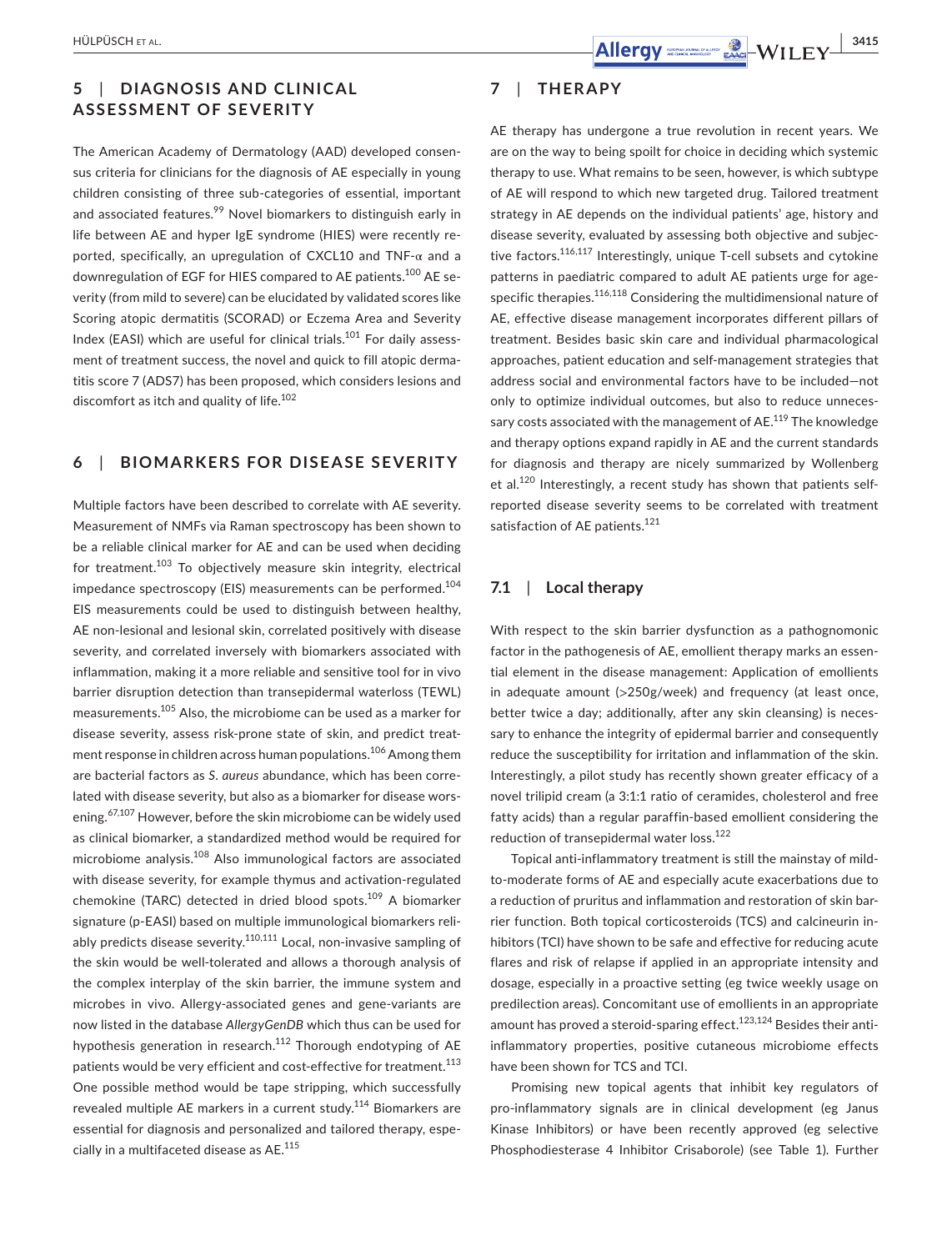**3416 | WILEY-Allergy** MOLER MAN **PULPÜSCH ET AL.** 

real-life studies will have to show their potential role in management of AE.120

In many cases, adequate control of AE can be achieved by topical treatment options, if applicable even in combination with phototherapy (eg UVB and UVA-1). However, if local therapy remains insufficient, or in case of severe or persistent disease, systemic treatment is indicated.

### **7.2**  | **Skin barrier as a potential target for treatment—new developments**

The disturbed skin barrier offers a variety of novel leverage points for future AE treatment. One option would be to tackle the dysbalanced skin microbiome with pre- and probiotics. A study achieved positive results by applying heat-treated *Lactobacillus johnsonii* NCC 533 on AE skin.125 The topical microbiome transplant of *Roseomonas mucosa* from healthy participants to AE patients improved AE severity in a clinical I/II safety and activity trial.126 As *S*. *aureus* is one of the driving factors in AE, multiple strategies to control *S*. *aureus* growth emerged. An active reduction of *S*. *aureus* could be achieved with competing coagulase-negative staphylococci (CoNS) which produce antimicrobial peptides against *S*. *aureus*. 127 Furthermore, it could be shown that CoNS could inhibit quorum sensing and thereby virulence of *S*. *aureus*. 128,129 Another strategy is to shift the microenvironment towards unfavourable conditions for *S*. *aureus*. As acidic and alkaline pH seem to limit the growth of *S*. *aureus* in vitro and in vivo, acidification of the skin could be one strategy. However, sustained acidification of the skin was not yet successful. $67,130$  Therefore, more acidic products, well-buffered products or a more continuous application of the emollient could be beneficial. Dilute bleach baths also do not reduce *S. aureus* load and AE severity in vivo or in vitro.<sup>67,101,130,131</sup> Contrastingly, removal of *S*. *aureus* by UVB is known to be quite successful.<sup>132</sup> An exciting new strategy in AE management could also be an anti-*S*. *aureus* vaccine.133

#### **7.3**  | **Systemic therapy**

For severe forms of AD or cases that do not respond adequately to topical treatment, systemic therapy should be considered. In practice, several systemic anti-inflammatory treatment options are established for treating AE: Until approval of dupilumab in 2017 and baricitinib in 2020, cyclosporine has been considered as first-line option over many years. Other immunosuppressive drugs (eg azathioprine, methotrexate) have been also used with good response, but off label and/ or as second-line therapy, in  $AE$ <sup>134,135</sup> As stated above, many different cellular and molecular effectors are involved in AE. The expanding knowledge of this complex type 2 immunological background of AE leads to new developments of new cytokine-directed treatment options that are currently under investigation (Table 1).<sup>117,135-138</sup>

The European Academy of Allergy and Clinical Immunology (EAACI) AE guideline group nicely summarized evidence on systemic

treatments for AE identifying the need for trials comparing novel systemic treatments with conventional therapies.<sup>135</sup>

Besides skin inflammation and barrier dysfunction, itch represents a cardinal symptom of AE. For a long time, histamine has been assumed to be the main mediator of itch. Antihistamines have been commonly used for reducing itch in AE patients, but with conflicting evidence. Two Cochrane studies have recently shown that antihistamines have no or just a limited antipruritic effect.<sup>139,140</sup> It is important to note that recent research has resulted in progress in understanding the complex pathophysiology of atopic itch, from which more specific treatment options will arise perspectively.<sup>141</sup>

### **7.4**  | **New developments in systemic treatment options**

Several more biologics and small molecules interfering with key mediators of AE are currently in development and may contribute to tailored therapeutic approaches in future.<sup>78</sup> An interesting approach to improve AE in patients unresponsive to extensive therapy is, to use repetitive transient reductions of total IgE, which lead in a small number of patients to long-lasting improvement of AE with improvement of both clinical parameters as well as the quality of life.<sup>142</sup> Allergenspecific immunotherapy (ASIT) is currently not recommended as a common treatment approach.132 But ASIT against animal dander has been shown to reduce specific IgE in AE patients and could be effective treatment option for patients with respiratory allergic comorbidities.143 Additionally, downregulatory strategies for the immune system are under investigation. CD300a expression has a downregulatory role in AE (mice), this could be an anti-inflammatory strategy.<sup>85</sup> The immune system in epithelial cells is posttranscriptional regulated by miRNAs.<sup>144</sup> Among others, miR-10a-5p has been identified to modulate AE targets. $145$  L-type amino acid transporter 1 (LAT1) is critical for activating human and mouse T cells and its inhibition reveals a potential new target for AE treatment.<sup>146</sup>

It is important to increase the knowledge about the complex mechanisms influencing AE and therefore a combination of patient information correlated with biomaterial analysis and in vitro testing is needed. The CK-CARE program will contribute to identify and validate new and reliable biomarkers for precision medicine.<sup>147</sup>

#### **8**  | **PREVENTION**

As the underlying skin barrier defects observed in AE are the first step in the atopic march, the prevention of AE is very appealing and especially in families with known risk factors—highly important. As emollients are the primary management strategy in AE, emollient application at early age is an obvious prevention method for AE. Contradictory data exist on its efficiency. Whereas earlier studies hinted towards a highly effective approach for AE prevention in neonates, this could not be confirmed in recent studies where no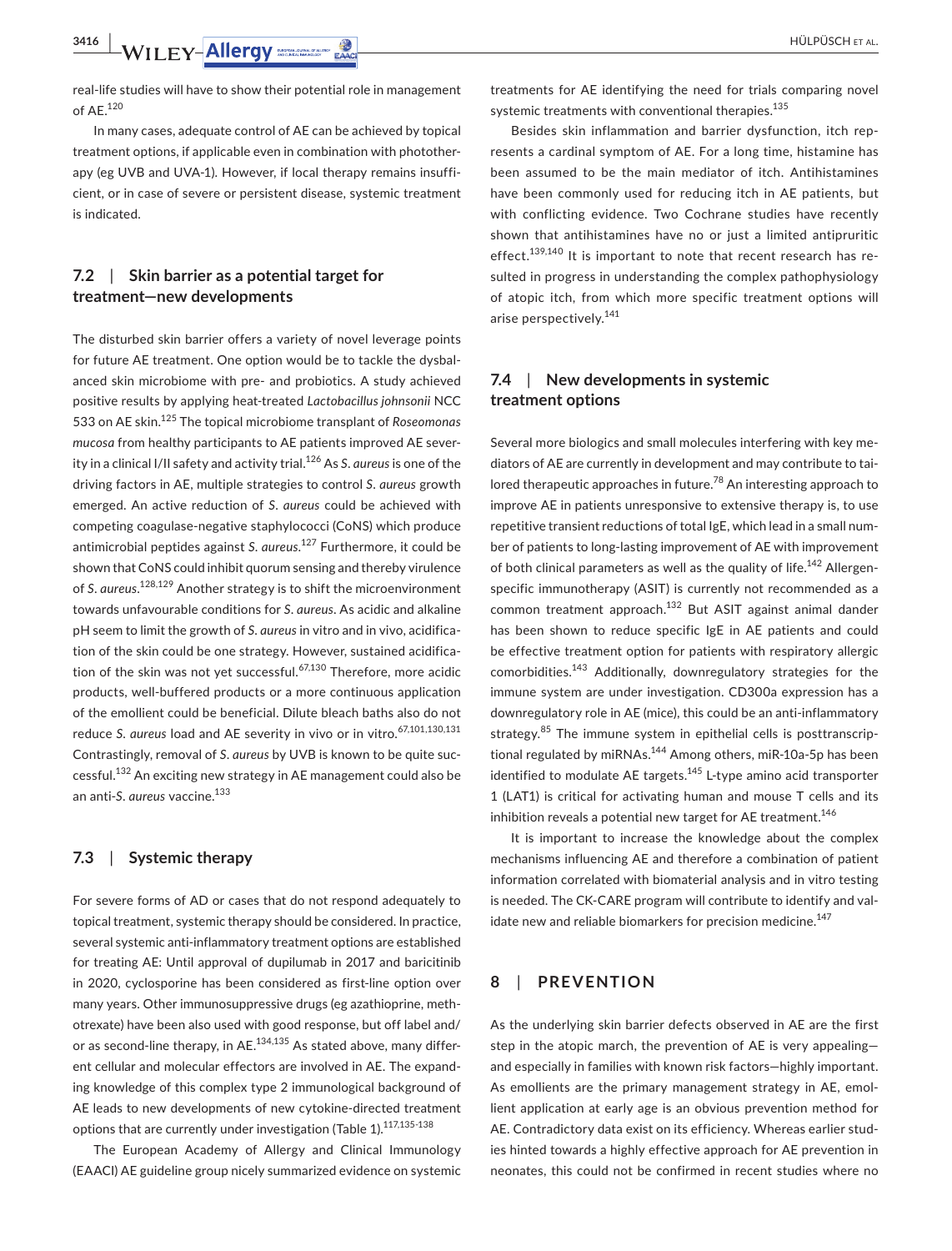evidence was found that daily emollients had a preventive effect in neither a population-based nor a high-risk cohort.<sup>148-153</sup> One factor for the conflicting results could be the formulation of the ointment. Ceramide-based emollients are more efficient in reducing the TEWL, whereas peanut-oil based ointments were reported to be a facilitator for allergy. $122,154$  Due to the barrier defect, emollient components can most likely cross the skin barrier more easily in AE. Even though early supplementation of peanut, cow milk, wheat and eggs was not protective for  $AE$ ,  $^{149}$  a diverse diet and cheese consumption seem to be beneficial, possibly due to the high microbial diversity found in cheese.<sup>155,156</sup> In the same direction, pre- and probiotics are potentially protective for AE development.<sup>157</sup> Although prebiotics are non-digestional ingredients which promote beneficial bacteria such as Bifidobacterium and Lactobacilli, probiotics are active bacteria which are beneficial for human health.<sup>158,159</sup> Among them are *Bifidobacterium* and *Lactobacilli*, Gram-positive, anaerobic bacteria which are potentially capable of producing lactic-acids and antimicrobial substances and bacteriocins, limiting potentially pathogenic gut bacteria.<sup>157</sup> The data on the efficiency of pre- and probiotics are highly controversial, likely due to differences in type or mixture of strains.160 Orally applied prebiotic *Escherichia coli* and *Enterococcus faecalis* in children were ineffective in AE prevention.<sup>161</sup> Contrarily, the administration of probiotics during pregnancy has been confirmed to prevent AE of the children in a meta-analysis of 19 studies.162 Continuation of probiotics during breastfeeding and then the infant seemed efficient in reducing the risk of AE.<sup>160,163</sup>

## **9**  | **HOT TOPIC—ATOPIC EC ZEMA AND SARS-COV-2**

In the context of the Corona pandemic, it is of interest that especially one known SARS-CoV-2 receptor, CD147 and its related molecules, are expressed higher in lesions of AE patients than healthy controls and could hint towards a predisposition towards SARS-CoV-2 infections.<sup>164</sup> However, allergy was not identified as risk factor for bad COVID-19 outcome in children.<sup>165</sup> Therefore, it is advised for AE patients to continue immune-modulating treatments.<sup>166,167</sup> Also, COVID-19 vaccinations are recommended for AE patients without pausing medication before or after vaccination.<sup>168</sup>

### **10**  | **CONCLUSION**

Atopic dermatitis is a complex skin disease with underlying skin barrier defects. Multiple intrinsic but also extrinsic factors put humans at risk to develop AE—among them environmental factors which in times of climate change could play an even stronger role in future. However, the heterogenous disease can be divided into multiple endotypes with different pathomechanisms. Therefore, a personalized medicine approach for an effective management of AE is needed. New strategies emerged in the last years, tackling the skin barrier including the microbiome or factors of the immune

 **Allergy** SACH ET AL. **19417** 

system. Even better would be the prevention of AE, possibly by suitable emollients or pre- and probiotics, as AE is known and confirmed to be the first step of the atopic march. Many parts of the complex disease mechanisms could be unravelled in the last decades. However, much is still unknown and must be addressed by the science community, particularly host-microbe and environmental interaction.

#### **ACKNOWLEDGEMENT**

We would like to thank Ania Globinska for her great support with the figures.

#### **CONFLICT OF INTEREST**

CH reports grants from Beiersdorf, Germany and Sebapharma, Germany, outside the submitted work. ABW reports personal fees from Novartis Pharma, Germany, Takeda Pharma, Germany. CTH reports personal fees from Novartis, Germany, Sanofi, Germany, Lilly pharma, Germany, Bencard, Germany, Danone nutricia, Lancome, Germany, Loreal, Germany, grants and personal fees from Töpfer GmbH, and Beiersdorf AG, Germany, outside the submitted work. MR reports personal fees from Bencard, Germany, Roche-Posay, Germany, Galderma, Germany, Sebapharma, Germany, grants from CLR, Germany, and Beiersdorf, Germany, outside the submitted work.

#### **ORCID**

*Claudia Hülpüsch* <https://orcid.org/0000-0002-5711-1356> *Andreas B. Weins* <https://orcid.org/0000-0002-0982-7122> *Claudia Traidl-Hoffman[n](https://orcid.org/0000-0001-5085-5179)* <https://orcid.org/0000-0001-5085-5179> *Matthias Reiger* <https://orcid.org/0000-0002-6173-2104>

#### **REFERENCES**

- 1. Eyerich S, Eyerich K, Traidl-Hoffmann C, Biedermann T. Cutaneous barriers and skin immunity: Differentiating a connected network. *Trends Immunol*. 2018;39(4):315-327.
- 2. Werfel T, Allam JP, Biedermann T, et al. Cellular and molecular immunologic mechanisms in patients with atopic dermatitis. *J Allergy Clin Immunol*. 2016;138(2):336-349.
- 3. Bieber T, D'Erme AM, Akdis CA, et al. Clinical phenotypes and endophenotypes of atopic dermatitis: Where are we, and where should we go? *J Allergy Clin Immunol*. 2017;139(4s):S58-s64.
- 4. Lauffer F, Baghin V, Standl M, et al. Predicting persistence of atopic dermatitis in children using clinical attributes and serum proteins. *Allergy*. 2021;76(4):1158-1172.
- 5. Czarnowicki T, He H, Krueger JG, Guttman-Yassky E. Atopic dermatitis endotypes and implications for targeted therapeutics. *J Allergy Clin Immunol*. 2019;143(1):1-11.
- 6. Zeiser K, Hammel G, Kirchberger I, Traidl-Hoffmann C. Social and psychosocial effects on atopic eczema symptom severity – a scoping review of observational studies published from 1989 to 2019. *J Eur Acad Dermatol Venereol*. 2021;35(4):835-843.
- 7. Barbarot S, Auziere S, Gadkari A, et al. Epidemiology of atopic dermatitis in adults: Results from an international survey. *Allergy*. 2018;73(6):1284-1293.
- 8. Kowalska-Oledzka E, Czarnecka M, Baran A. Epidemiology of atopic dermatitis in Europe. *J Drug Assess*. 2019;8(1):126-128.
- 9. Cork MJ, Danby SG, Ogg GS. Atopic dermatitis epidemiology and unmet need in the United Kingdom. *J Dermatolog Treat*. 2020;31(8):801-809.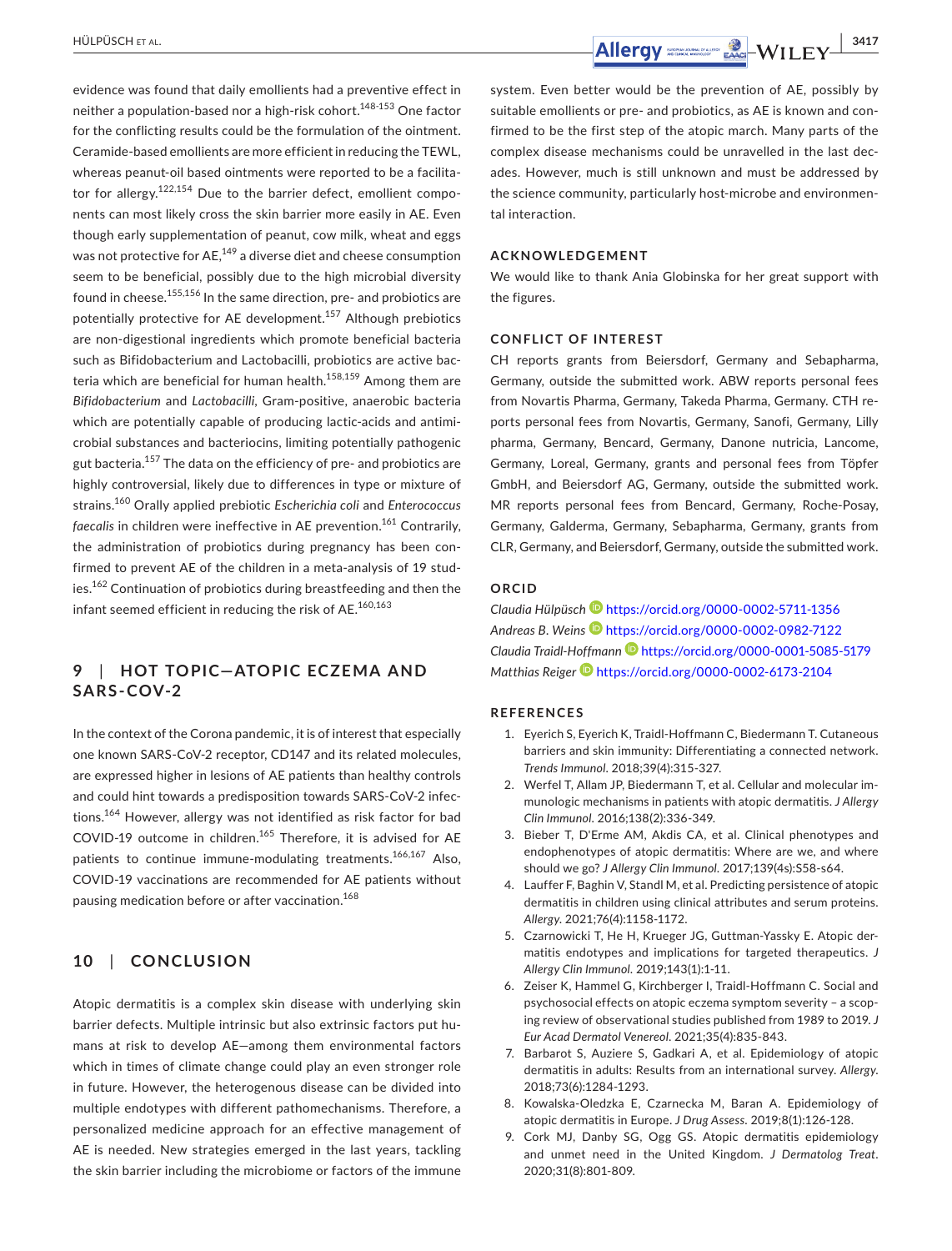**3418 | WILEY-Allergy SOCIETY ALLERGY CONSUMING CONTRACT CONTROL** 

- 10. Drucker AM, Wang AR, Li WQ, Sevetson E, Block JK, Qureshi AA. The Burden of Atopic Dermatitis: Summary of a Report for the National Eczema Association. *J Invest Dermatol* 2017;137(1):26-30.
- 11. Silverberg JI. Public Health Burden and Epidemiology of Atopic Dermatitis. *Dermatol Clin* 2017;35(3):283-289.
- 12. Sasaki M, Morikawa E, Yoshida K, Adachi Y, Odajima H, Akasawa A. The change in the prevalence of wheeze, eczema and rhinoconjunctivitis among Japanese children: Findings from 3 nationwide cross-sectional surveys between 2005 and 2015. *Allergy*. 2019;74(8):1572-1575.
- 13. Paller AS, Spergel JM, Mina-Osorio P, Irvine AD. The atopic march and atopic multimorbidity: Many trajectories, many pathways. *J Allergy Clin Immunol*. 2019;143(1):46-55.
- 14. Zuberbier T, Lötvall J, Simoens S, Subramanian SV, Church MK. Economic burden of inadequate management of allergic diseases in the European Union: a GA(2) LEN review. *Allergy*. 2014;69(10):1275-1279.
- 15. Bylund S, von Kobyletzki LB, Svalstedt M, Svensson A. Prevalence and Incidence of Atopic Dermatitis: A Systematic Review. *Acta Derm Venereol*. 2020;100(12):adv00160.
- 16. Kantor R, Silverberg JI. Environmental risk factors and their role in the management of atopic dermatitis. *Expert Rev Clin Immunol*. 2017;13(1):15-26.
- 17. Traidl-Hoffmann C. Allergy an environmental disease. *Bundesgesundheitsblatt Gesundheitsforschung Gesundheitsschutz*. 2017;60(6):584-591.
- 18. Gilles S, Akdis C, Lauener R, et al. The role of environmental factors in allergy: A critical reappraisal. *Exp Dermatol*. 2018;27(11):1193-1200.
- 19. Heuson C, Traidl-Hoffmann C. The significance of climate and environment protection for health under special consideration of skin barrier damages and allergic sequelae. *Bundesgesundheitsblatt Gesundheitsforschung Gesundheitsschutz*. 2018;61(6):684-696.
- 20. Alkotob SS, Cannedy C, Harter K, et al. Advances and novel developments in environmental influences on the development of atopic diseases. *Allergy*. 2020;75(12):3077-3086.
- 21. Hale G, Davies E, Grindlay DJC, Rogers NK, Harman KE. What's new in atopic eczema? An analysis of systematic reviews published in 2017. Part 2: epidemiology, aetiology and risk factors. *Clin Exp Dermatol*. 2019;44(8):868-873.
- 22. Boutin RCT, Sbihi H, Dsouza M, et al. Mining the infant gut microbiota for therapeutic targets against atopic disease. *Allergy*. 2020;75(8):2065-2068.
- 23. Venter C, Meyer RW, Nwaru BI, et al. EAACI position paper: Influence of dietary fatty acids on asthma, food allergy, and atopic dermatitis. *Allergy*. 2019;74(8):1429-1444.
- 24. Chang YS, Weng SF, Wang JJ, et al. Association between keratoconus and the risk of adolescent- or adult-onset atopic dermatitis. *Allergy*. 2020;75(11):2946-2948.
- 25. Kantor R, Kim A, Thyssen JP, Silverberg JI. Association of atopic dermatitis with smoking: A systematic review and meta-analysis. *J Am Acad Dermatol*. 2016;75(6):1119-1125.e1111.
- 26. Haahtela T, Holgate S, Pawankar R, et al. The biodiversity hypothesis and allergic disease: world allergy organization position statement. *World Allergy Organ J*. 2013;6(1):3.
- 27. Haahtela T. A biodiversity hypothesis. *Allergy*. 2019;74(8):1445-1456.
- 28. Rook GAW. A Darwinian View of the Hygiene or "Old Friends" Hypothesis. *Microbe Magazine*. 2012;7(4):173-180.
- 29. Walter J, O'Mahony L. The importance of social networks-An ecological and evolutionary framework to explain the role of microbes in the aetiology of allergy and asthma. *Allergy*. 2019;74(11):2248-2251.
- 30. Xu F, Yan S, Li F, et al. Prevalence of childhood atopic dermatitis: an urban and rural community-based study in Shanghai, China. *PLoS One*. 2012;7(5):e36174.
- 31. Chatenoud L, Bertuccio P, Turati F, et al. Markers of microbial exposure lower the incidence of atopic dermatitis. *Allergy*. 2020;75(1):104-115.
- 32. Thyssen JP, Ahluwalia TS, Paternoster L, et al. Interaction between filaggrin mutations and neonatal cat exposure in atopic dermatitis. *Allergy*. 2020;75(6):1481-1485.
- 33. Marrs T, Logan K, Craven J, et al. Dog ownership at three months of age is associated with protection against food allergy. *Allergy*. 2019;74(11):2212-2219.
- 34. Skajaa N, Nissen TN, Birk NM, Jeppesen DL, Thøstesen LM, Benn CS. Cesarean delivery and risk of atopic dermatitis. *Allergy*. 2020;75(5):1229-1231.
- 35. Dimitriu PA, Iker B, Malik K, Leung H, Mohn WW, Hillebrand GG. New Insights into the Intrinsic and Extrinsic Factors That Shape the Human Skin Microbiome. *MBio*. 2019;10(4):1–14.
- 36. Fairweather V, Hertig E, Traidl-Hoffmann C. A brief introduction to climate change and health. *Allergy*. 2020;75(9):2352-2354.
- 37. Murota H, Yamaga K, Ono E, Katayama I. Sweat in the pathogenesis of atopic dermatitis. *Allergol Int*. 2018;67(4):455-459.
- 38. Danby SG, Brown K, Wigley AM, et al. The Effect of Water Hardness on Surfactant Deposition after Washing and Subsequent Skin Irritation in Atopic Dermatitis Patients and Healthy Control Subjects. *J Invest Dermatol*. 2018;138(1):68-77.
- 39. Dickel H, Kuhlmann L, Bauer A, et al. Atopy patch testing with aeroallergens in a large clinical population of dermatitis patients in Germany and Switzerland, 2000–2015: a retrospective multicentre study. *J Eur Acad Dermatol Venereol*. 2020;34(9):2086-2095.
- 40. Hassoun Y, James C, Bernstein DI. The effects of air pollution on the development of atopic disease. *Clin Rev Allergy Immunol*. 2019;57(3):403-414.
- 41. Ahn K. The role of air pollutants in atopic dermatitis. *J Allergy Clin Immunol*. 2014;134(5):993-999.
- 42. Kabashima K, Otsuka A, Nomura T. Linking air pollution to atopic dermatitis. *Nat Immunol*. 2017;18(1):5-6.
- 43. Wang HL, Sun J, Qian ZM, et al. Association between air pollution and atopic dermatitis in Guangzhou, China: modification by age and season. *Br J Dermatol*. 2020;184(6):1068–1076.
- 44. Raap U & Schmid-Ott G. Psychological Factors of Atopic Dermatitis. In *Pediatric and Adolescent Medicine*. 2011;50–55. <https://doi.org/10.1159/000328167>
- 45. Raap U, Werfel T, Jaeger B, Schmid-Ott G. Atopic dermatitis and psychological stress. *Hautarzt*. 2003;54(10):925-929. [https://doi.](https://doi.org/10.1007/s00105-003-0609-z) [org/10.1007/s00105-003-0609-z](https://doi.org/10.1007/s00105-003-0609-z)
- 46. Chida Y, Steptoe A, Hirakawa N, Sudo N, Kubo C. The effects of psychological intervention on atopic dermatitis. A systematic review and meta-analysis. *Int Arch Allergy Immunol*. 2007;144(1):1-9.
- 47. Harter K, Hammel G, Krabiell L, et al. Different Psychosocial Factors Are Associated with Seasonal and Perennial Allergies in Adults: Cross-Sectional Results of the KORA FF4 Study. *Int Arch Allergy Immunol*. 2019;179(4):262-272.
- 48. Lee E, Lee SH, Kwon JW, et al. Atopic dermatitis phenotype with early onset and high serum IL-13 is linked to the new development of bronchial hyperresponsiveness in school children. *Allergy*. 2016;71(5):692-700.
- 49. Mortz CG, Andersen KE, Poulsen LK, Kjaer HF, Broesby-Olsen S, Bindslev-Jensen C. Atopic diseases and type I sensitization from adolescence to adulthood in an unselected population (TOACS) with focus on predictors for allergic rhinitis. *Allergy*. 2019;74(2):308-317.
- 50. Toppila-Salmi S, Chanoine S, Karjalainen J, Pekkanen J, Bousquet J, Siroux V. Risk of adult-onset asthma increases with the number of allergic multimorbidities and decreases with age. *Allergy*. 2019;74(12):2406-2416.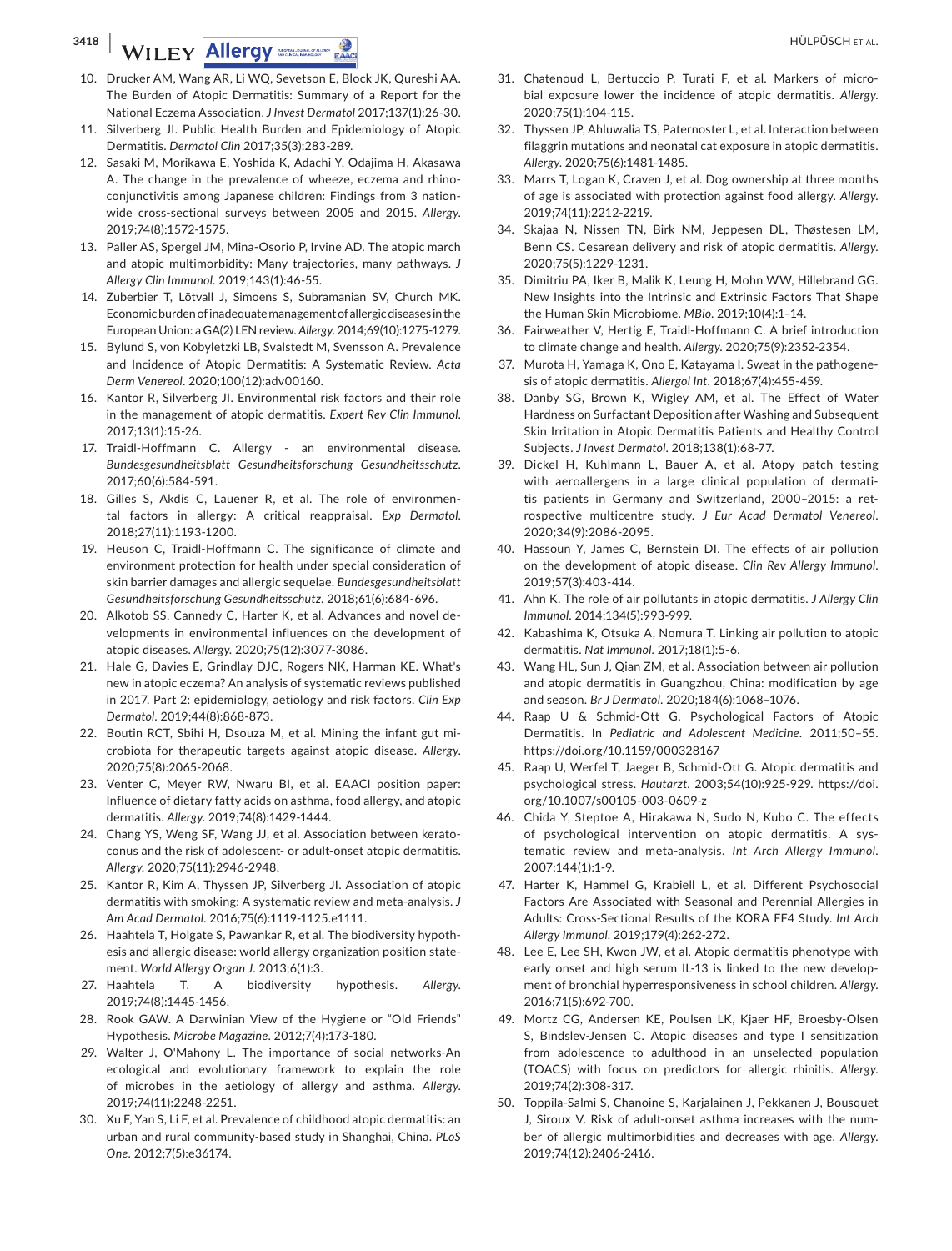- 51. Brough HA, Nadeau KC, Sindher SB, et al. Epicutaneous sensitization in the development of food allergy: What is the evidence and how can this be prevented? *Allergy*. 2020;75(9):2185-2205.
- 52. Lemonnier N, Melén E, Jiang Y, et al. A novel whole blood gene expression signature for asthma, dermatitis, and rhinitis multimorbidity in children and adolescents. *Allergy*. 2020;75(12):3248-3260.
- 53. Martin MJ, Estravís M, García-Sánchez A, Dávila I, Isidoro-García M, Sanz C. Genetics and Epigenetics of Atopic Dermatitis: An Updated Systematic Review. *Genes (Basel)*. 2020;11(4):442.
- 54. Saunders SP, Floudas A, Moran T, et al. Dysregulated skin barrier function in Tmem79 mutant mice promotes IL-17Adependent spontaneous skin and lung inflammation. *Allergy*. 2020;75(12):3216-3227.
- 55. Schwartz C, Moran T, Saunders SP, et al. Spontaneous atopic dermatitis in mice with a defective skin barrier is independent of ILC2 and mediated by IL-1β. *Allergy*. 2019;74(10):1920-1933.
- 56. Rahrig S, Dettmann JM, Brauns B, et al. Transient epidermal barrier deficiency and lowered allergic threshold in filaggrin-hornerin (FlgHrnr(-/-)) double-deficient mice. *Allergy*. 2019;74(7):1327-1339.
- 57. Palmer CN, Irvine AD, Terron-Kwiatkowski A, et al. Common loss-of-function variants of the epidermal barrier protein filaggrin are a major predisposing factor for atopic dermatitis. *Nat Genet*. 2006;38(4):441-446.
- 58. McAleer MA, Irvine AD. The multifunctional role of filaggrin in allergic skin disease. *J Allergy Clin Immunol*. 2013;131(2):280-291.
- 59. Danby SG & Cork MJ. pH in Atopic Dermatitis. In *Current Problems in Dermatology*. 2018;95–107.<https://doi.org/10.1159/000489523>
- 60. Ali SM, Yosipovitch G. Skin pH: from basic science to basic skin care. *Acta Derm Venereol*. 2013;93(3):261-267.
- 61. Hachem JP, Crumrine D, Fluhr J, Brown BE, Feingold KR, Elias PM. pH directly regulates epidermal permeability barrier homeostasis, and stratum corneum integrity/cohesion. *J Invest Dermatol*. 2003;121(2):345-353.
- 62. Jang H, Matsuda A, Jung K, et al. Skin pH Is the Master Switch of Kallikrein 5-Mediated Skin Barrier Destruction in a Murine Atopic Dermatitis Model. *J Investig Dermatol*. 2016;136(1):127-135.
- 63. Ramesh K, Matta SA, Chew FT, Mok YK. Exonic mutations associated with atopic dermatitis disrupt lympho-epithelial Kazaltype related inhibitor action and enhance its degradation. *Allergy*. 2020;75(2):403-411.
- 64. Baurecht H, Rühlemann MC, Rodríguez E, et al. Epidermal lipid composition, barrier integrity, and eczematous inflammation are associated with skin microbiome configuration. *J Allergy Clin Immunol*. 2018;141(5):1668-1676.
- 65. Boer DEC, van Smeden J, Al-Khakany H, et al. Skin of atopic dermatitis patients shows disturbed β-glucocerebrosidase and acid sphingomyelinase activity that relates to changes in stratum corneum lipid composition. *Biochimica et Biophysica Acta*. 2020;1865(6):158673.
- 66. Seiti Yamada Yoshikawa F, Feitosa de Lima J, Notomi Sato M, Álefe Leuzzi Ramos Y, Aoki V, Leao OR. Exploring the Role of Staphylococcus Aureus Toxins in Atopic Dermatitis. *Toxins* 2019;11(6):321.
- 67. Hülpüsch C, Tremmel K, Hammel G, et al. Skin pH-dependent Staphylococcus aureus abundance as predictor for increasing atopic dermatitis severity. *Allergy*. 2020;75(11):2888-2898.
- 68. Elias PM. The skin barrier as an innate immune element. *Semin Immunopathol*. 2007;29(1):3-14.
- 69. Ottman N, Barrientos-Somarribas M, Fyhrquist N, et al. Microbial and transcriptional differences elucidate atopic dermatitis heterogeneity across skin sites. *Allergy*. 2021;76(4):1173-1187.
- 70. Gonzalez T, Stevens ML, Baatrebekkyzy A, et al. Biofilm propensity of Staphylococcus aureus skin isolates is associated with increased atopic dermatitis severity and barrier dysfunction in the MPAACH pediatric cohort. *Allergy*. 2021;76(1):302–313.
- 71. Di Domenico EG, Cavallo I, Bordignon V, et al. Inflammatory cytokines and biofilm production sustain Staphylococcus aureus outgrowth and persistence: a pivotal interplay in the pathogenesis of Atopic Dermatitis. *Sci Rep*. 2018;8(1):9573.
- 72. Krysko O, Teufelberger A, Van Nevel S, Krysko DV, Bachert C. Protease/antiprotease network in allergy: The role of Staphylococcus aureus protease-like proteins. *Allergy*. 2019;74(11):2077-2086.
- 73. Lacoma A, Edwards AM, Young BC, Domínguez J, Prat C, Laabei M. Cigarette smoke exposure redirects Staphylococcus aureus to a virulence profile associated with persistent infection. *Sci Rep*. 2019;9(1):10798.
- 74. Oetjen LK, Kim BS. Interactions of the immune and sensory nervous systems in atopy. *Febs J*. 2018;285(17):3138-3151.
- 75. Guseva D, Rüdrich U, Kotnik N, et al. Neuronal branching of sensory neurons is associated with BDNF-positive eosinophils in atopic dermatitis. *Clin Exp Allergy*. 2020;50(5):577-584.
- 76. Roesner LM, Werfel T, Heratizadeh A. The adaptive immune system in atopic dermatitis and implications on therapy. *Expert Rev Clin Immunol*. 2016;12(7):787-796.
- 77. Brunner PM, Guttman-Yassky E, Leung DY. The immunology of atopic dermatitis and its reversibility with broad-spectrum and targeted therapies. *J Allergy Clin Immunol*. 2017;139(4s):S65 -s76.
- 78. Eyerich S, Metz M, Bossios A, Eyerich K. New biological treatments for asthma and skin allergies. *Allergy*. 2020;75(3):546-560.
- 79. Bieber T. Interleukin-13: Targeting an underestimated cytokine in atopic dermatitis. *Allergy*. 2020;75(1):54-62.
- 80. Brulefert A, Hoste A, Muller Q, Fauny JD, Mueller CG, Flacher V. Vitamin D3-elicited CD14+ human skin dendritic cells promote thymic stromal lymphopoietin-independent type 2 T-helper responses. *Allergy*. 2021;76(7):2044-2056.
- 81. Yamanishi Y, Mogi K, Takahashi K, Miyake K, Yoshikawa S, Karasuyama H. Skin-infiltrating basophils promote atopic dermatitis-like inflammation via IL-4 production in mice. *Allergy*. 2020;75(10):2613-2622.
- 82. Murata Y, Song M, Kikuchi H, et al. Phase 2a, randomized, doubleblind, placebo-controlled, multicenter, parallel-group study of a H4 R-antagonist (JNJ-39758979) in Japanese adults with moderate atopic dermatitis. *J Dermatol*. 2015;42(2):129-139.
- 83. Werfel T, Layton G, Yeadon M, et al. Efficacy and safety of the histamine H(4) receptor antagonist ZPL-3893787 in patients with atopic dermatitis. *J Allergy Clin Immunol*. 2019;143(5):1830-1837.
- 84. Schaper-Gerhardt K, Köther B, Wolff L, et al. The H(4) R is highly expressed on eosinophils from AD patients and IL-4 upregulates expression and function via the JAK/STAT pathway. *Allergy*. 2021;76(4):1261–1264.
- 85. Karra L, Gangwar RS, Puzzovio PG, et al. CD300a expression is modulated in atopic dermatitis and could influence the inflammatory response. *Allergy*. 2019;74(7):1377-1380.
- 86. Coates M, Lee MJ, Norton D, MacLeod AS. The Skin and Intestinal Microbiota and Their Specific Innate Immune Systems. *Front Immunol*. 2019;10:2950.
- 87. Ong PY, Ohtake T, Brandt C, et al. Endogenous Antimicrobial Peptides and Skin Infections in Atopic Dermatitis. *N Engl J Med*. 2002;347(15):1151-1160.
- 88. de Jongh GJ, Zeeuwen PL, Kucharekova M, et al. High expression levels of keratinocyte antimicrobial proteins in psoriasis compared with atopic dermatitis. *J Invest Dermatol*. 2005;125(6):1163-1173.
- 89. Rieg S, Steffen H, Seeber S, et al. Deficiency of dermcidin-derived antimicrobial peptides in sweat of patients with atopic dermatitis correlates with an impaired innate defense of human skin in vivo. *J Immunol*. 2005;174(12):8003-8010.
- 90. Nguyen HLT, Trujillo-Paez JV, Umehara Y, et al. Role of Antimicrobial Peptides in Skin Barrier Repair in Individuals with Atopic Dermatitis. *Int J Mol Sci*. 2020;21(20):7607.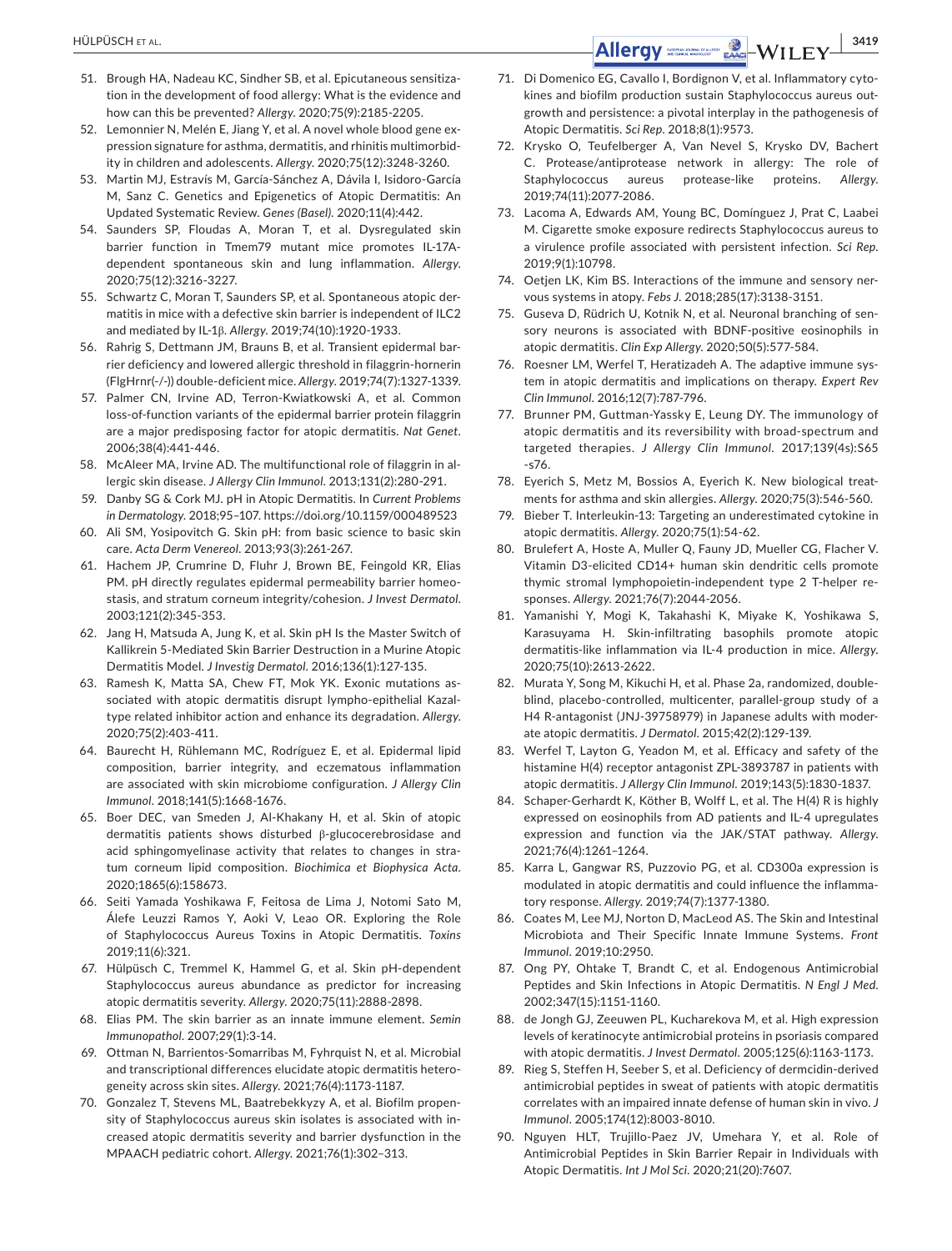# **3420 | WILEY-Allergy** *BOODY BOODY BOODY* **EACH**

- 91. Maintz L, Novak N. Modifications of the innate immune system in atopic dermatitis. *J Innate Immun*. 2011;3(2):131-141.
- 92. Novak N, Yu CF, Bussmann C, et al. Putative association of a TLR9 promoter polymorphism with atopic eczema. *Allergy*. 2007;62(7):766-772.
- 93. Skabytska Y, Kaesler S, Volz T, Biedermann T. How the innate immune system trains immunity: lessons from studying atopic dermatitis and cutaneous bacteria. *J der Deutschen Dermatolo Gesellschaft*. 2016;14(2):153-156.
- 94. Moriwaki M, Iwamoto K, Niitsu Y, et al. Staphylococcus aureus from atopic dermatitis skin accumulates in the lysosomes of keratinocytes with induction of IL-1α secretion via TLR9. *Allergy*. 2019;74(3):560-571.
- 95. Meyer TC, Michalik S, Holtfreter S, et al. A Comprehensive View on the Human Antibody Repertoire Against Staphylococcus aureus Antigens in the General Population. *Front Immunol*. 2021;12:651619.
- 96. Reginald K, Westritschnig K, Linhart B, et al. Staphylococcus aureus fibronectin-binding protein specifically binds IgE from patients with atopic dermatitis and requires antigen presentation for cellular immune responses. *J Allergy Clin Immunol*. 2011;128(1):82-91.
- 97. Bunikowski R, Mielke M, Skarabis H, et al. Prevalence and role of serum IgE antibodies to the StaphylococcuS aureus–derived superantigens SEA and SEB in children with atopic dermatitis. *J Allergy Clinical Immunol*. 1999;103(1):119-124.
- 98. Teymournejad O, Montgomery CP. Evasion of Immunological Memory by S. aureus Infection: Implications for Vaccine Design. *Front Immunol* 2021;12:633672.
- 99. Janmohamed SR, Grosber M, Eichenfield LF, Ring J, Gutermuth J. Medical algorithm: Diagnosis of atopic dermatitis in early childhood (part I). *Allergy*. 2021;76(1):403-406.
- 100. Jacob M, Bin Khalaf D, Alhissi S, et al. Quantitative profiling of cytokines and chemokines in DOCK8-deficient and atopic dermatitis patients. *Allergy*. 2019;74(2):370-379.
- 101. Chopra R, Vakharia PP, Sacotte R, Silverberg JI. Efficacy of bleach baths in reducing severity of atopic dermatitis: A systematic review and meta-analysis. *Ann Allergy Asthma Immunol*. 2017;119(5):435-440.
- 102. Darrigade AS, Colmant C, de Montjoye L, et al. Atopic Dermatitis Score 7 (ADS7): A promising tool for daily clinical assessment of atopic dermatitis. *Allergy*. 2020;75(5):1264-1266.
- 103. Nouwen AEM, Karadavut D, Pasmans S, et al. Natural moisturizing factor as a clinical marker in atopic dermatitis. *Allergy*. 2020;75(1):188-190.
- 104. Rinaldi AO, Morita H, Wawrzyniak P, et al. Direct assessment of skin epithelial barrier by electrical impedance spectroscopy. *Allergy*. 2019;74(10):1934-1944.
- 105. Rinaldi AO, Korsfeldt A, Ward S, et al. Electrical impedance spectroscopy for the characterization of skin barrier in atopic dermatitis. *Allergy*. 2021;76(10):3066-3079.
- 106. Sun Z, Huang S, Zhu P, et al. A Microbiome-Based Index for Assessing Skin Health and Treatment Effects for Atopic Dermatitis in Children. *mSystems*. 2019;4(4):e00293.
- 107. Paller AS, Kong HH, Seed P, et al. The microbiome in patients with atopic dermatitis. *J Allergy Clin Immunol*. 2019;143(1):26-35.
- 108. Kong HH, Andersson B, Clavel T, et al. Performing Skin Microbiome Research: A Method to the Madness. *J Invest Dermatol*. 2017;137(3):561-568.
- 109. Thijs JL, Fiechter R, Giovannone B, et al. Biomarkers detected in dried blood spots from atopic dermatitis patients strongly correlate with disease severity. *Allergy*. 2019;74(11):2240-2243.
- 110. Thijs JL, Drylewicz J, Bruijnzeel-Koomen C, et al. EASI p-EASI: Predicting disease severity in atopic dermatitis patients treated with cyclosporin A. *Allergy*. 2019;74(3):613-617.
- 111. Bakker DS, Ariens LFM, Giovannone B, et al. EASI p-EASI: Predicting disease severity in atopic dermatitis patients treated

with dupilumab using a combination of serum biomarkers. *Allergy*. 2020;75(12):3287-3289.

- 112. Chen S, Ghandikota S, Gautam Y, Mersha TB. AllergyGenDB: A literature and functional annotation-based omics database for allergic diseases. *Allergy*. 2020;75(7):1789-1793.
- 113. Baumann R, Untersmayr E, Zissler UM, et al. Non-invasive and minimally-invasive techniques for the diagnosis and management of allergic diseases. *Allergy*. 2021;76(4):1010–1023.
- 114. Pavel AB, Renert-Yuval Y, Wu J, et al. Tape strips from early-onset pediatric atopic dermatitis highlight disease abnormalities in nonlesional skin. *Allergy*. 2021;76(1):314-325.
- 115. Breiteneder H, Peng YQ, Agache I, et al. Biomarkers for diagnosis and prediction of therapy responses in allergic diseases and asthma. *Allergy*. 2020;75(12):3039-3068.
- 116. Czarnowicki T, He H, Canter T, et al. Evolution of pathologic T-cell subsets in patients with atopic dermatitis from infancy to adulthood. *J Allergy Clin Immunol*. 2020;145(1):215-228.
- 117. Werfel THA, Aberer W, Ahrens F, et al. "Systemic treatment of atopic dermatitis" of the S2k-guideline on atopic dermatitis. *J Dtsch Dermatol Ges*. 2021;19(1):151-168.
- 118. Looman KIM, van Meel ER, Grosserichter-Wagener C, et al. Associations of Th2, Th17, Treg cells, and IgA(+) memory B cells with atopic disease in children: The Generation R Study. *Allergy*. 2020;75(1):178-187.
- 119. Avena-Woods C. Overview of atopic dermatitis. *Am J Manag Care*. 2017;23(8 Suppl):S115-s123.
- 120. Wollenberg A, Barbarot S, Bieber T, et al. Consensus-based European guidelines for treatment of atopic eczema (atopic dermatitis) in adults and children: part I. *J Eur Acad Dermatol Venereol*. 2018;32(5):657-682.
- 121. Nakahara T, Fujita H, Arima K, Taguchi Y, Motoyama S, Furue M. Treatment satisfaction in atopic dermatitis relates to patient-reported severity: A cross-sectional study. *Allergy*. 2019;74(6):1179-1181.
- 122. Sindher S, Alkotob SS, Shojinaga MN, et al. Pilot study measuring transepidermal water loss (TEWL) in children suggests trilipid cream is more effective than a paraffin-based emollient. *Allergy*. 2020;75(10):2662-2664.
- 123. Nilsson EJ, Henning CG, Magnusson J. Topical corticosteroids and Staphylococcus aureus in atopic dermatitis. *J Am Acad Dermatol*. 1992;27(1):29-34.
- 124. Gonzalez ME, Schaffer JV, Orlow SJ, et al. Cutaneous microbiome effects of fluticasone propionate cream and adjunctive bleach baths in childhood atopic dermatitis. *J Am Acad Dermatol*. 2016;75(3):481-493.
- 125. Blanchet-Réthoré S, Bourdès V, Mercenier A, Haddar CH, Verhoeven PO, Andres P. Effect of a lotion containing the heattreated probiotic strain Lactobacillus johnsonii NCC 533 on Staphylococcus aureus colonization in atopic dermatitis. *Clin Cosmet Investig Dermatol*. 2017;10:249-257.
- 126. Myles IA, Earland NJ, Anderson ED, et al. First-in-human topical microbiome transplantation with Roseomonas mucosa for atopic dermatitis. *JCI Insight*. 2018;3(9). [https://doi.org/10.1172/jci.insig](https://doi.org/10.1172/jci.insight.120608) [ht.120608](https://doi.org/10.1172/jci.insight.120608)
- 127. Parlet CP, Brown MM, Horswill AR. Commensal Staphylococci Influence Staphylococcus aureus Skin Colonization and Disease. *Trends Microbiol*. 2019;27(6):497-507.
- 128. Williams MR, Costa SK, Zaramela LS, et al. Quorum sensing between bacterial species on the skin protects against epidermal injury in atopic dermatitis. *Sci Transl Med*. 2019;11(490):eaat8329.
- 129. Paharik AE, Parlet CP, Chung N, et al. Coagulase-Negative Staphylococcal Strain Prevents Staphylococcus aureus Colonization and Skin Infection by Blocking Quorum Sensing. *Cell Host Microbe*. 2017;22(6):746-756.
- 130. Luu LA, Flowers RH, Kellams AL, et al. Apple cider vinegar soaks [0.5%] as a treatment for atopic dermatitis do not improve skin barrier integrity. *Pediatr Dermatol*. 2019;36(5):634-639.